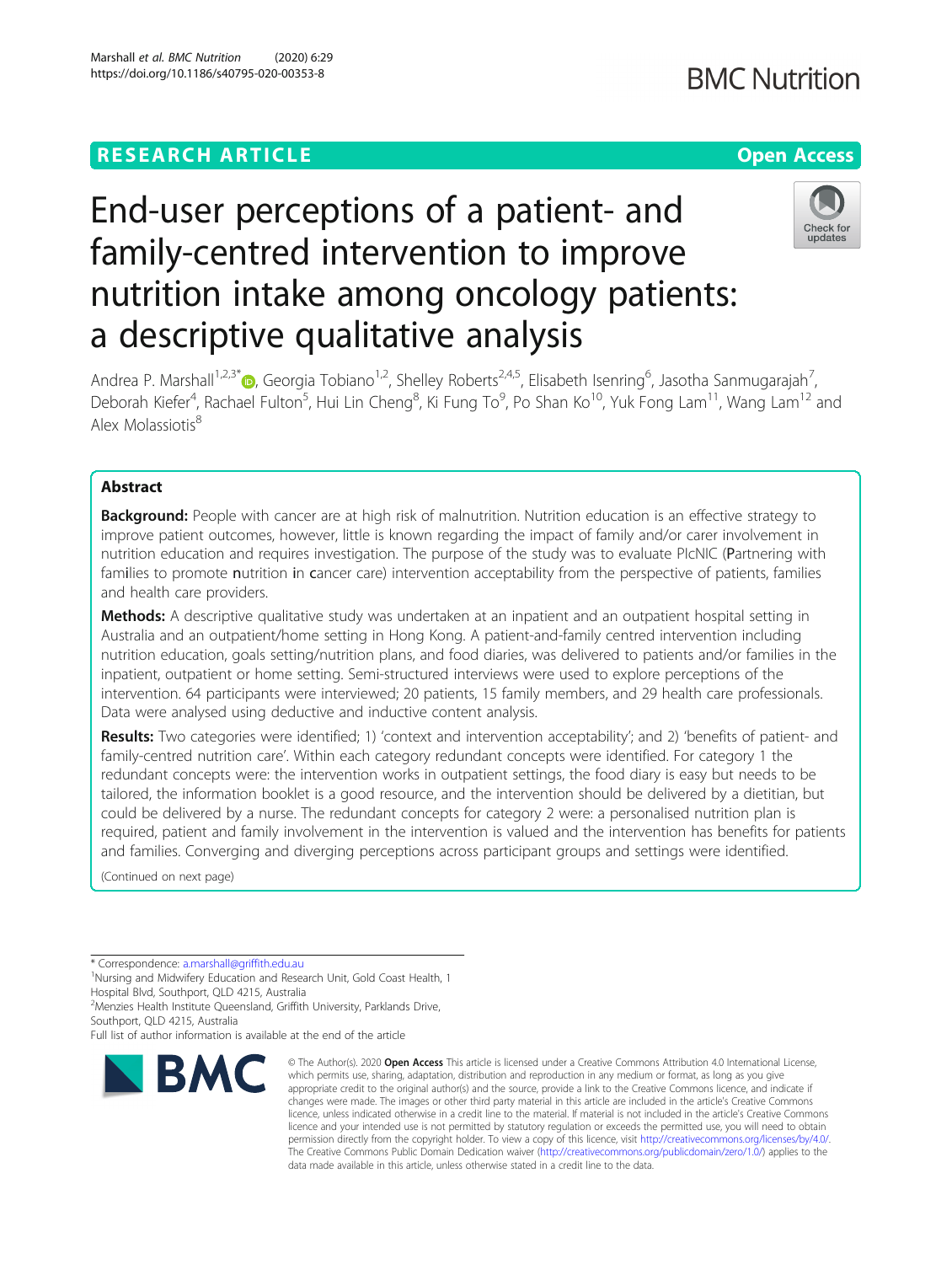#### (Continued from previous page)

**Conclusions:** In this paper we have described an acceptable patient- and family-centred nutrition intervention, which may be effective in increasing patient and family engagement in nutrition care and may result in improved nutrition intakes. Our study highlights important contextual considerations for nutrition education; the outpatient and home setting are optimal for engaging patients and families in learning opportunities.

Keywords: Cancer, Community healthcare, Medical oncology, Nutritional support, Outpatient clinics, Patientcentered care, Person-centred care, Qualitative research

#### Background

Patients undergoing treatment for cancer face a number of issues relating to nutrition. Common nutritional concerns include malnutrition (affecting 50–80% of cancer patients) and metabolic derangements that can occur due to the tumour and/or treatment [[1](#page-12-0)]. Commonly reported nutrition-impacting symptoms include peculiar tastes, no appetite, early satiety, indigestion and nausea which can reduce dietary intakes and increase malnutrition risk [\[2](#page-12-0)]. Malnutrition is of concern as it is associated with increased morbidity, longer hospital length of stay (LOS), increased unscheduled re-admissions, poorer quality of life and reduced response and tolerance of treatment, culminating in decreased survival and increased healthcare costs [\[1\]](#page-12-0).

The risk of malnutrition for people with cancer is high because both the disease and associated treatments can significantly compromise nutritional status. It is suggested that between 10 and 20% of patients with cancer may die because of malnutrition rather than the malignancy itself [\[3,](#page-12-0) [4\]](#page-12-0). Consequently, strategies to improve nutrition intakes for people with cancer are warranted. Nutrition counselling traditionally provided one-on-one by a dietitian to the patient is among the most commonly used interventions to support malnourished patients with cancer and has been shown to improve short and medium-term outcomes including nutrition intakes, nutritional status, and quality of life [[5](#page-12-0)].

Patients and their family caregivers are interested in nutrition and wish to receive more information, especially with regards to nutritional supplements and tips to help manage side effects [\[2](#page-12-0)]. Patients with cancer may experience suboptimal care coordination throughout the trajectory of their care and hear mixed messages around nutrition in cancer care from healthcare providers, friends or family members and the media. This conflicting information and a lack of a continuum of care is likely to be confusing to patients, highlighting the need for timely and ongoing patient-focused nutrition care, with formal and informal support [\[6](#page-12-0)]. Family, friends and carers are an untapped workforce who are interested in participating in their patient's care [[7](#page-12-0)].

Our team developed and piloted a patient- and familycentred intervention for improving nutrition intake among patients receiving curative cancer treatment in hospital (Australia) and advanced cancer patients at home (Hong Kong). Patients ( $n = 53$ ), family members ( $n = 22$ ) and health professionals ( $n = 30$ ) found the intervention helpful and acceptable, and patients and families indicated they would take part in a future similar study. Energy and protein intakes improved from baseline to end of intervention (mean increase of 22 to 26 kcal/kg/day and 0.9 to 1.0 g/kg/day respectively). The aim of this study was to evaluate intervention acceptability from the perspective of patients, families and health care providers in two different clinical settings in two countries.

#### Methods

#### Study overview

This descriptive qualitative study  $[8]$  $[8]$  $[8]$  was a component of a larger pilot study testing the acceptability of a patient and family-centred intervention for improving nutrition among oncology patients [\[9](#page-12-0)]. The study received ethical approval from the participating health services and university (Australian site: Gold Coast Health HREC/16/QGC/73 and Griffith University 2016/200; Hong Kong site: Hong Kong Polytechnic University KC/ KE-16-0138/ER-2). Written informed consent was received from all participants after information about the researchers and purpose of the research was provided.

#### Setting and sample

The study was conducted at two international sites; one in Australia and one in Hong Kong. The context of each setting differed. At the Australian site, the study was conducted in both an inpatient (oncology ward) and an outpatient (oncology clinic) setting, in a large metropolitan tertiary teaching hospital in southeast Queensland. In Hong Kong, the study was conducted in an outpatient palliative care/home setting; participants were recruited through a palliative care clinic of a local hospital in Kowloon. Participants in this qualitative sub-study included a sub-sample of patients, family members (including paid carers) and staff who were involved in the PIcNIC (Partnering with families to promote nutrition in cancer care) intervention across the two study sites. Purposive sampling was used to ensure a broad range of participants were represented from each group (patients, families and health care professionals) at each site. Participants were approached either in person or by telephone (Australia outpatients) to inform them of the study.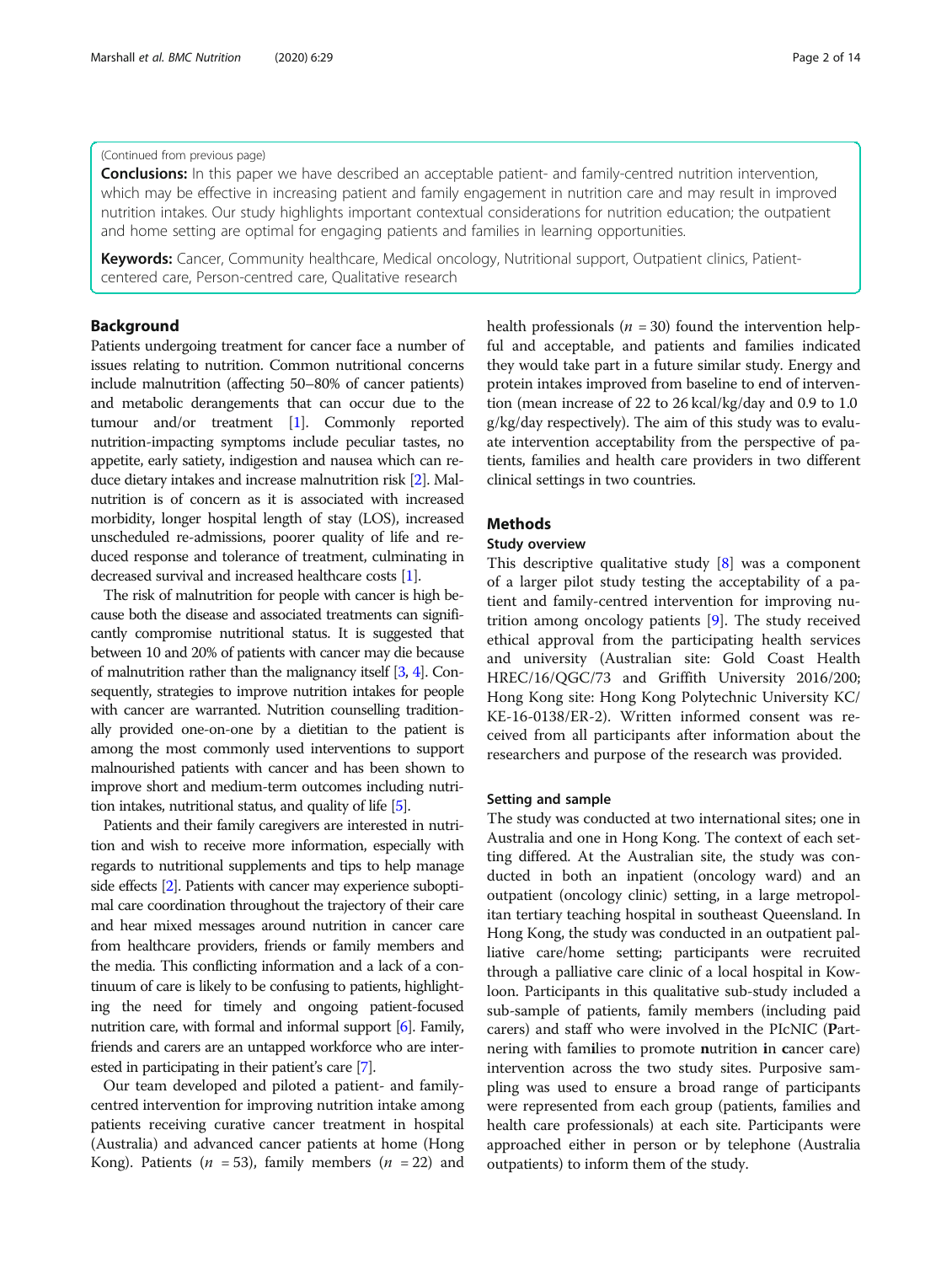#### The intervention

The intervention was a face-to-face education program (one session of approximately 30 min) delivered to the patient and/or their family member supported by a written booklet, including education of the importance of nutrition therapy during cancer, ways to support nutrition intake, approaches to manage nutrition impacting symptoms, and strategies for eating and weight related issues (see Additional File [1\)](#page-11-0). At the Hong Kong site, goal-setting and components on psychosocial aspects of nutritional care were also included, mainly focusing on dealing with eating-and weight-related distress. Participants were also educated on food diaries and encouraged to monitor patients' oral intake. This education was reinforced on hospital discharge (Australian inpatient setting) or 2–4 weeks post intervention delivery (Hong Kong setting). In the Australian setting a post-discharge nutrition plan was provided. Further details on the intervention can be found in the pilot study paper [[9\]](#page-12-0).

In Australia, the intervention was delivered in both the inpatient and outpatient context. For inpatients, the intervention was delivered to the patient, and family member if available, on the oncology ward by a dietitian. For outpatients, the intervention was delivered to the patient, and family member if available, in the oncology dietitian outpatient clinic. In Hong Kong, the intervention was delivered at the patient's home to the patient and family or carer. The duration of the intervention varied. In the Australian inpatient setting the duration was typically 5–7 days, depending on the patient's length of hospital stay. In the outpatient setting the intervention was delivered at the patient's first outpatient appointment with follow-up 2 weeks thereafter. In Hong Kong patients and their families were followed up over a 4-week period.

#### Standard care

At the Australian hospital, inpatient standard care included nutrition screening (using the Malnutrition Screening Tool) [\[10\]](#page-12-0), and referral to a dietitian if the patient was considered at risk of malnutrition. The hospital had an electronic foodservice system and provided patient meals from a set, 2-week cyclic menu, which patients ordered through bedside computer screens. Oral nutrition supplements were prescribed by a dietitian if required. Outpatient referrals to either the radiation or general oncology dietitian clinics were done by any member of the health care team, usually for patients who had lost weight or who had nutrition impacting symptoms. In the outpatient department, patients have a nutritional assessment undertaken and are provided with tailored advice on managing nutrition intake and nutrition impacting symptoms.

In Hong Kong, patients attended medical appointments at an outpatient palliative care clinic where they were referred to a dietitian if patients had major nutritional symptoms, including reduced food intake, poor appetite and weight loss, as assessed and determined by physicians or nurses. Standard care included regular follow-ups and home visits by nurses when necessary. Details of participant inclusion and exclusion criteria and recruitment can be found in the pilot study paper [[9](#page-12-0)].

#### Data collection

Semi-structured interviews were used to explore patient, family and health care professional perceptions of participating in the PIcNIC intervention, focusing particularly on intervention acceptability. A semi-structured interview guide was used to ask participants about their experiences and perceptions of participating in the PIcNIC intervention. Table [1](#page-3-0) provides examples of interview questions for patients, families and staff. Interviews were audio recorded on a handheld device and transcribed verbatim; transcribed data were supplemented by field notes and contact summaries [\[11](#page-12-0)]. Chinese transcripts were translated into English for analysis by a bilingual member of the research team. Data collection continued until data saturation was reached, that is, when no new codes emerged from the data.

In Hong Kong, face-to-face interviews were primarily conducted by a trained research assistant in Chinese with the patient and/or family member, either at the home or occasionally in the outpatient palliative care clinic. In Australia, interviews were conducted in English, via face-to-face interviews (GT) with inpatients; and via telephone (RF) with outpatients, by interviewers with research qualifications or training. All interviewers did not have a prior relationship with any interviewees. Health care professionals at both sites were interviewed in a staff room, at a time of mutual convenience.

#### Data analysis

Content analysis was used to analyse transcribed interview data. During the initial reading of data, we discovered variation between patients/families and health care professionals in terms of intervention acceptability, and between Australia and Hong Kong in terms of patient-and-family centred aspects of the intervention. Thus, we used Benzer et al.'s [\[12](#page-12-0)] concepts to guide analysis, which are suitable to use when variation is found in qualitative research within and across sites and participant groups. Three concepts were used to guide analysis: 1) 'redundant' perceptions were conceptualised as perceptions completely shared across participant groups and sites; 2) 'convergent' perceptions were defined as instances when participants agreed with redundant concepts, but elaborated on these by demonstrating some variation in the phenomenon of interest; and 3) 'divergent' perceptions were ideas that were unique to redundant concepts [[12\]](#page-12-0).

An inductive and deductive content analysis approach was undertaken by two authors (GT, APM) [[13\]](#page-12-0). Inductive content analysis occurred first, to allow overarching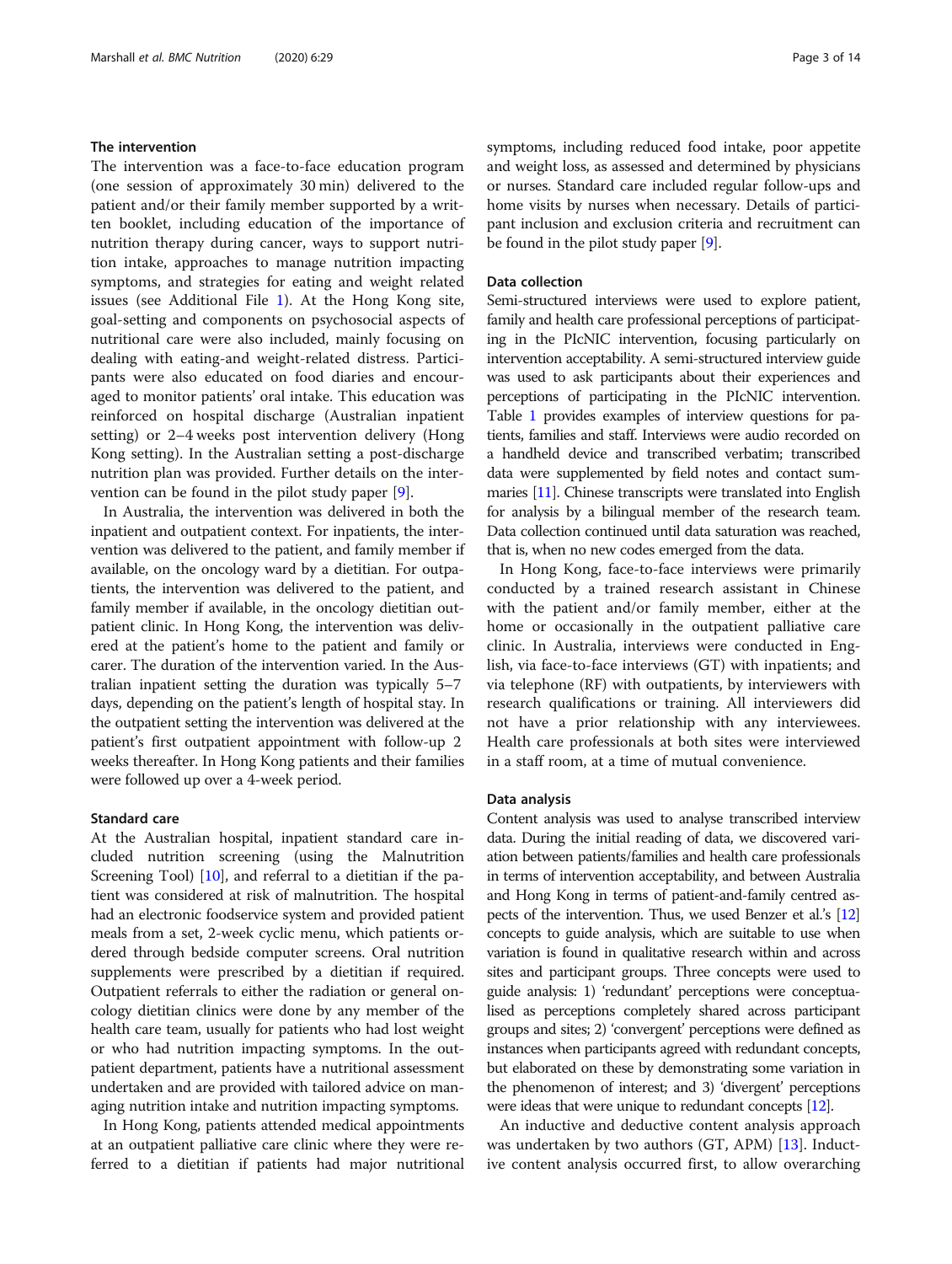#### <span id="page-3-0"></span>Table 1 Example semi-structured interview questions

| Patient and family member questions                                                                                                                                                                                                                                                                                                  | Health care professional questions                                                                                                                                                                                                                                                                                                                                                    |
|--------------------------------------------------------------------------------------------------------------------------------------------------------------------------------------------------------------------------------------------------------------------------------------------------------------------------------------|---------------------------------------------------------------------------------------------------------------------------------------------------------------------------------------------------------------------------------------------------------------------------------------------------------------------------------------------------------------------------------------|
| Why did you choose to participate in the PICNIC study (the study)? How<br>did you feel when you were approached to participate in the study?                                                                                                                                                                                         | To what extent do you believe patients and their family members should<br>be advocating for best nutrition practice?                                                                                                                                                                                                                                                                  |
| What did you think about the education session with the dietitian?<br>Were you able to ask questions, and were these answered to your<br>satisfaction? Did you feel you could adequately report on your/the<br>patient's nutrition history?                                                                                          | How do you see the role of the patient and their family in the context of<br>cancer care? Do you think they should be actively involved in some<br>aspects of patient care and decision making?                                                                                                                                                                                       |
| Was the information provided in the booklet clear? Was it useful/<br>relevant? Are you able to suggest any ways in which the booklet could<br>be improved?                                                                                                                                                                           | Do you think providing this level of nutrition information was beneficial<br>for patients/families?                                                                                                                                                                                                                                                                                   |
| Were you involved in recording your/your family member's food intake<br>on the food record? If not, why not? If so, did you find this easy or<br>difficult? Were there any advantages/ disadvantages to keeping the<br>booklet? Why?                                                                                                 | Did you notice whether patients or families were completing the food<br>intake chart? Why or why not do you think they completed it? Can you<br>see any barriers/facilitators to patients/ families completing the food<br>chart? Do you think it's beneficial for them to complete it? Can you see<br>any ways of making the food chart completion easier for patients/<br>families? |
| Did you ask health care staff questions about your/your family member's<br>nutrition? If yes, do you think staff were receptive to these questions?<br>Did you feel comfortable having these conversations with staff?                                                                                                               | Did patients or their family members make specific enquiries about<br>nutrition? Do you think patients and families who participated in the<br>study asked more questions of the staff than families that didn't?                                                                                                                                                                     |
| Patients: What did you think about involving your family in this<br>intervention? Do you think your family member was a positive support in<br>your nutrition? Did you have any issues with your family member(s)<br>being involved?<br>Family members: Do you think you could tell whether your family<br>member was eating enough? | Do you think this intervention (i.e. session with the dietitian, asking<br>patients/families to complete food charts, and encouraging patients/<br>families to be active participants in their nutrition care) is feasible in real<br>practice?                                                                                                                                       |
| Overall, do you think this intervention helped with your/your family<br>member's nutrition? Why/why not? Would you participate in something<br>like this again? Why/why not?                                                                                                                                                         | Can you comment on the intervention overall? Is there anything you<br>would change?                                                                                                                                                                                                                                                                                                   |

categories to be identified [[13\]](#page-12-0). Transcripts were coded line-by-line, and similar codes were grouped together into redundant concepts based on codes representing shared perceptions. The redundant concepts were read many times, and flow diagrams were used to organise the concepts that were based on similar topics, allowing larger categories to be developed.

Next, a deductive content analysis approach was undertaken, allowing redundant concepts to be explored in more depth [\[13](#page-12-0)]. Tables were created for each redundant concept, and within each table six columns were created for each 'group'; 1) Hong Kong health care professionals; 2) Hong Kong patients; 3) Hong Kong families; 4) Australian health care professionals; 5) Australian patients; and 6) Australian families. Data were recoded as convergent or divergent perceptions for each group.

The first author (APM) participated in frequent discussions with (GT) about the coding and grouping of data to enhance trustworthiness, and frequent discussions were held between all three of these authors to ensure codes, redundant concepts and categories adequately described the data to enhance credibility.

#### Results

In total, 64 participants were interviewed; 35 participants were from Australia and 29 from Hong Kong. Data were obtained from 20 patients (Australia  $n = 13$ ; Hong Kong  $n = 7$ , 15 family members (Australia  $n = 4$ ; Hong Kong  $n = 11$ ) and 29 health care professionals (Australia  $n =$ 18; Hong Kong  $n = 11$ ) (Table [2](#page-4-0)). There was a 1:1 ratio of patients consenting and declining consent, owing to being too unwell to participate.

Participant characteristics can be seen in Table [3](#page-5-0). Patients had a mean age of 63–72.4 years, and 57.1–62.9% were female. The most frequently reported cancer diagnosis in Australia was breast cancer, and in Hong Kong was lung cancer. The most frequent malnutrition screening score in Australia was 0 or 1, while in Hong Kong it was 2. For family participants, all Australian participants were female spouses/de facto partners. In Hong Kong, most participants were female, and had a range of relationships to the patients. For health care professionals, 70–94.4% of participants were female, and were most frequently nurses across both sites. Australian health care professionals had a range of clinical experience, where most Hong Kong participants had more than 15 years of clinical experience. In Australian similar numbers of participants had been involved with a patient or family in the PIcNIC intervention; this was not the case for most Hong Kong health care professionals.

Participants expressed their perceptions of, and experiences with, participating in the PIcNIC intervention, in their capacity as a patient or family member receiving the intervention, or as a staff member delivering the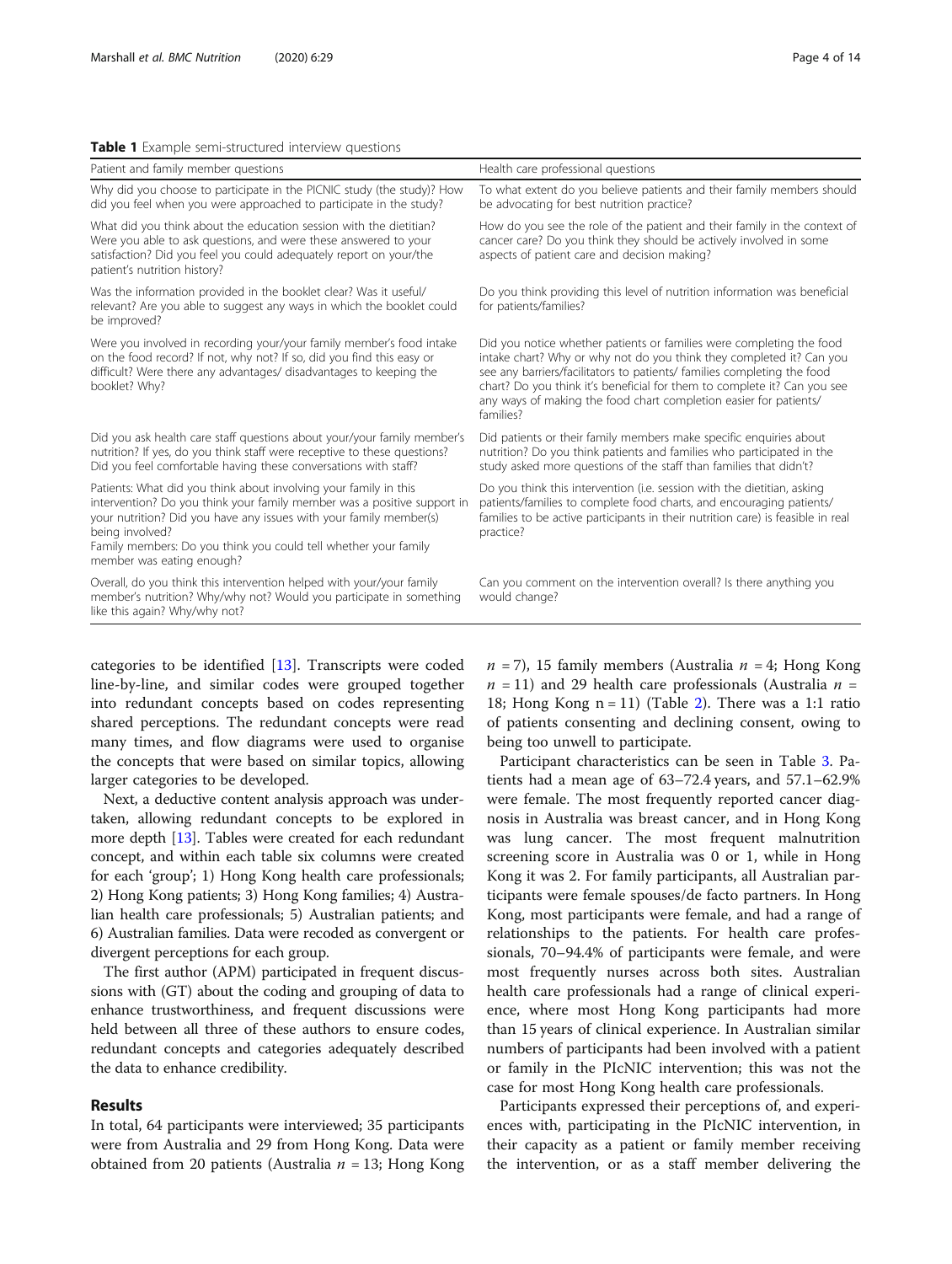<span id="page-4-0"></span>

| Participant Interview                  | Type       | Australia                                                                                                                                                          | Hong Kong                                                                                                |  |
|----------------------------------------|------------|--------------------------------------------------------------------------------------------------------------------------------------------------------------------|----------------------------------------------------------------------------------------------------------|--|
| Staff                                  | Individual | 6 individual interviews were conducted with senior oncology health care<br>professionals including 4 dietitians, 1 clinical nurse coordinator and 1<br>oncologist. | individual interview was conducted (senior<br>medical director).                                         |  |
|                                        | Group      | 12 oncology nurses participated in one of two group interviews ( $n = 7$<br>and $n = 5$ ).                                                                         | 2 group interviews conducted with a total of 10<br>participants (3 doctors, 2 dietitians, and 5 nurses). |  |
| Patients<br>and family                 | Individual | A total of 13 patients were interviewed (5 inpatient and 8 outpatients).<br>Four family members were interviewed.                                                  | A total of seven patients and 11 family members<br>were interviewed.                                     |  |
|                                        | Group      | No group interviews were conducted.                                                                                                                                | No group interviews were conducted.                                                                      |  |
| Total duration of<br>interviews (mins) |            | 428                                                                                                                                                                | 339                                                                                                      |  |

intervention, caring for a patient who had received it, or providing opinions although not directly exposed to the intervention. Their responses formed two categories, which are described below. The redundant concepts for category 1 were: the intervention works in outpatient settings, the food diary is easy but needs to be tailored, the information booklet is a good resource, and the intervention should be delivered by a dietitian, but could be delivered by a nurse. The redundant concepts for category 2 were: a personalised nutrition plan is required, patient and family involvement in the intervention is valued and the intervention has benefits for patients and families. Converging and diverging perceptions of each redundant concept are presented below.

#### Category 1: context and intervention feasibility and acceptability

Our analysis shows that the intervention is most feasible and acceptable when delivered in the outpatient setting, by a dietitian, using the current information booklet and a modified version of the food diary (Table [4\)](#page-6-0). Descriptions of the redundant concepts follow.

#### The intervention works in outpatient settings

The context in which the intervention was delivered influenced perceptions of intervention feasibility. For example, patients, families and health care professionals all noted that delivering the intervention in the inpatient setting was challenging for three key reasons. The first was that while in hospital, patients either felt too unwell to be able to participate in a meaningful way or, in some cases, patients were admitted for a short period of time  $(1-2 \text{ days})$  which made intervention delivery challenging:

'It (education session) was good but I think I was a little bit tired, which I still am, and I just want it over and done with, so I could go to sleep. Sweetheart, I'm an old lady, I'm 72 years of age, maybe for younger people yes, but for me as I said, since I've been diagnosed all I want to do is sleep.' Inpatient 1, Australia.

Conversely in the outpatient and home setting, patients may be in better condition to receive the intervention: 'In outpatient or in home-setting I find … patient's condition is quite better … [they] have energy to take this information.' (Home Care Nurse, Focus Group 1, Hong Kong).

The second was that family engagement in the inpatient context was likewise challenging as, unlike outpatient- or community-based intervention delivery, dietitians could not set a specific time for intervention delivery because of competing work demands. Family members sometimes did not visit or tended to visit later in the afternoon or evening, after the dietitian had left for the day, which limited their involvement: "… it's sixty-forty, sixty percent of families will have lots of family support and be very involved and forty percent you mightn't even see anybody on the ward so it really just depends …" (Senior Nurse 1, Australia). Conversely in the outpatient department (Australia) or community setting (Hong Kong) it was easier to engage family or home carers in the intervention because specific times were set for consultation with the dietitian:

"… at the end of the day the majority of cancer patients are treated in the outpatient setting and we have thirty inpatients out of thousands on the ward at any one time … I think we get the biggest bang for out buck when we target interventions in the outpatient setting; the inpatient stays aren't a part of everyone's journey … we really need to be looking at the most appropriate setting for engaging family members and I believe that's the out-patient setting." Dietitian 1, Australia.

Third, nutritional goal setting, which was a feature of the intervention, was difficult for patients and families to enact in an inpatient setting where food choice was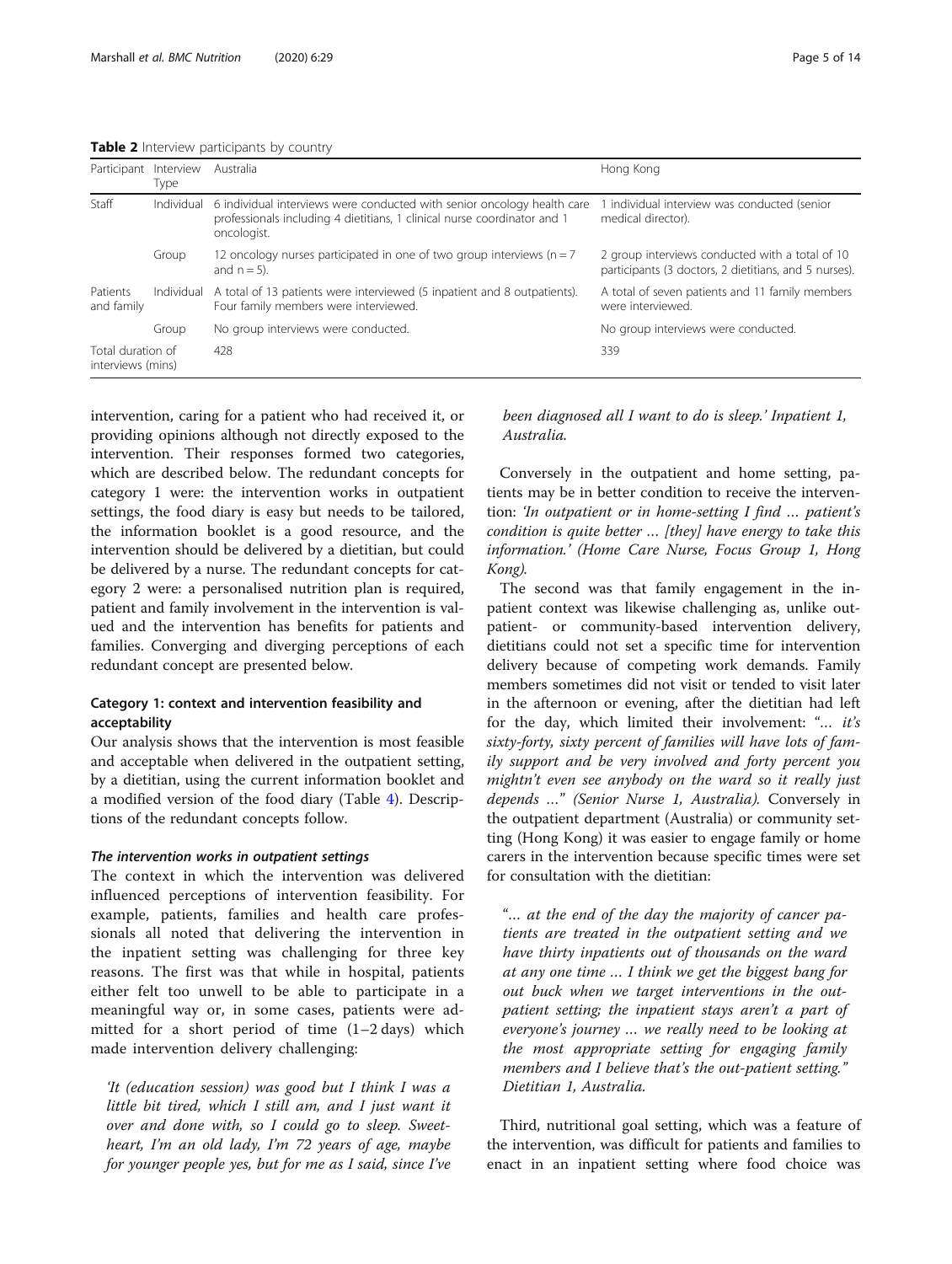#### <span id="page-5-0"></span>Table 3 Characteristics of participants

| <b>Patient participants</b>  |                                                              |                       |                       |  |  |  |
|------------------------------|--------------------------------------------------------------|-----------------------|-----------------------|--|--|--|
|                              | <b>Characteristics</b>                                       | Australia (n =<br>13) | Hong Kong (n =<br>7)  |  |  |  |
|                              | Age in years (mean/SD)                                       | 63.0 (18)             | 72.4 (13.4)           |  |  |  |
|                              | Gender n (%):                                                |                       |                       |  |  |  |
|                              | Female                                                       | $9(62.9\%)$           | 4 (57.1%)             |  |  |  |
| $\qquad \qquad -$            | Male                                                         | 9 (30.8%)             | 3 (42.9%)             |  |  |  |
|                              | Diagnosis n (%):                                             |                       |                       |  |  |  |
|                              | Breast cancer                                                | 4 (30.8%)             | $0(0.0\%)$            |  |  |  |
|                              | Colorectal cancer                                            | 2 (15.4%)             | 2(28.6%)              |  |  |  |
|                              | Gastric cancer                                               | $1(7.7\%)$            | $0(0.0\%)$            |  |  |  |
| $\overline{a}$               | Kidney cancer                                                | $0(0.0\%)$            | 1(14.3%)              |  |  |  |
| $\overline{\phantom{a}}$     | Lung cancer                                                  | $0(0.0\%)$            | 4 (57.1%)             |  |  |  |
|                              | Oesophageal cancer                                           | $1(7.7\%)$            | $0(0.0\%)$            |  |  |  |
|                              | Ovarian cancer                                               | $1(7.7\%)$            | $0(0.0\%)$            |  |  |  |
| $\qquad \qquad \blacksquare$ | Pancreatic cancer                                            | 3(23.1%)              | $0(0.0\%)$            |  |  |  |
|                              | Skin cancer                                                  | $1(7.7\%)$            | $0(0.0\%)$            |  |  |  |
|                              | MST score n (%):                                             |                       |                       |  |  |  |
|                              | 0                                                            | 2 (40.0%)             | $0(0.0\%)$            |  |  |  |
|                              | 1                                                            | $2(40.0\%)$           | $0(0.0\%)$            |  |  |  |
|                              | 2                                                            | $0(0.0\%)$            | 6 (85.7%)             |  |  |  |
|                              | 3                                                            | $0(0.0\%)$            | 1 (14.3%)             |  |  |  |
|                              | N/A                                                          | $1(20.0\%)$           | $0(0.0\%)$            |  |  |  |
|                              | PG-SGA SF score (median/IQR)                                 | $7(5-12)$             | $10(1-14)$            |  |  |  |
|                              | <b>Family participants</b>                                   |                       |                       |  |  |  |
|                              | <b>Characteristics</b>                                       | Australia (n =<br>4)  | Hong Kong (n =<br>11) |  |  |  |
|                              | Age in years n (%):                                          |                       |                       |  |  |  |
|                              | < 21                                                         | $0(0.0\%)$            | $0(0.0\%)$            |  |  |  |
|                              | $21 - 30$                                                    | $1(25.0\%)$           | $0(0.0\%)$            |  |  |  |
| $\overline{a}$               | $31 - 40$                                                    | $0(0.0\%)$            | 2 (18.2%)             |  |  |  |
| $\frac{1}{2}$                | $41 - 50$                                                    | $0(0.0\%)$            | 4 (36.4%)             |  |  |  |
|                              | 51-60                                                        | $0(0.0\%)$            | $0(0.0\%)$            |  |  |  |
|                              | $61 - 65$                                                    | 1 (25.0%)             | 2 (18.2%)             |  |  |  |
|                              | > 65                                                         | 2 (50.0%)             | 2 (18.2%)             |  |  |  |
|                              | - Prefer not to respond                                      | $0(0.0\%)$            | $1(9.1\%)$            |  |  |  |
|                              | Gender n (%):                                                |                       |                       |  |  |  |
|                              | Female                                                       | 4 (100.0%)            | 7 (63.6%)             |  |  |  |
|                              | Male                                                         | $0(0.0\%)$            | 4 (36.4%)             |  |  |  |
|                              | Relationship to patient n (%):                               |                       |                       |  |  |  |
|                              | Spouse/de factor partner                                     | 4 (100%)              | 3 (27.3%)             |  |  |  |
|                              | Child                                                        | $0(0.0\%)$            | 6 (54.6%)             |  |  |  |
|                              | Daughter in law                                              | $0(0.0\%)$            | $1(9.1\%)$            |  |  |  |
|                              | Domestic helper                                              | $0(0.0\%)$            | $1(9.1\%)$            |  |  |  |
|                              | Approximate combined household income per year in AUD n (%): |                       |                       |  |  |  |
|                              | 40,001-60,000                                                | $1(25.0\%)$           | N/A                   |  |  |  |

|                          | <b>Table 3</b> Characteristics of participants (Continued) |                      |                         |
|--------------------------|------------------------------------------------------------|----------------------|-------------------------|
|                          | 100,001-120,000                                            | $1(25.0\%)$          | N/A                     |
| $\overline{\phantom{m}}$ | Prefer not to respond                                      | $2(50.0\%)$          | N/A                     |
| (%):                     | Approximate combined household income per month in HKD n   |                      |                         |
|                          | < 10,000                                                   | N/A                  | 3(27.3%)                |
|                          | 15,000-20,000                                              | N/A                  | 2(18.2%)                |
|                          | 25,00-30,000                                               | N/A                  | $1(9.1\%)$              |
|                          | Prefer not to respond                                      | N/A                  | 5 (45.5%)               |
| n (%):                   | Highest level of education complete                        |                      |                         |
|                          | Elementary school                                          | $0(0.0\%)$           | 2(18.2%)                |
|                          | Middle school                                              | $0(0.0\%)$           | 4 (36.4%)               |
| $\overline{a}$           | Some high school                                           | $1(25.0\%)$          | 3(27.3%)                |
|                          | Some college/university                                    | 1 (25.0%)            | 2(18.2%)                |
|                          | Bachelor's Degree                                          | $2(50.0\%)$          | $(0.0\%)$               |
|                          | Health care professionals                                  |                      |                         |
|                          | <b>Characteristics</b>                                     | Australia (n =<br>6) | Hong Kong $(n =$<br>11) |
|                          | Age in years n (%):                                        |                      |                         |
| ÷                        | $21 - 30$                                                  | 4 (22.2%)            | $0(0.0\%)$              |
|                          | $31 - 40$                                                  | 7 (38.9%)            | 6(54.5%)                |
|                          | $41 - 50$                                                  | 4 (22.2%)            | $0(0.0\%)$              |
|                          | $51 - 60$                                                  | 3 (16.7%)            | 5 (45.5%)               |
|                          | Gender n (%):                                              |                      |                         |
|                          | Female                                                     | 17 (94.4)            | 7 (63.6%)               |
|                          | Male                                                       | $1(5.6\%)$           | 4 (36.4%)               |
|                          | Discipline n (%):                                          |                      |                         |
|                          | Nurse                                                      | 13 (72.2%)           | 6 (54.5%)               |
|                          | Dietitian                                                  | 4 (22.2%)            | 2(18.2%)                |
|                          | Doctor                                                     | $1(5.6\%)$           | 3(27.3%)                |
|                          | Employment status n (%):                                   |                      |                         |
| ÷.                       | Full time                                                  | 7 (38.9%)            | 11 (100.0%)             |
|                          | Part time                                                  | 11 (61.1%)           | $0(0.0\%)$              |
|                          | Highest level of education qualification n (%):            |                      |                         |
|                          | Doctoral Degree                                            | $1(5.6\%)$           | 5 (45.5%)               |
|                          | Master's Degree                                            | 3(16.7%)             | $0(0.0\%)$              |
|                          | Post graduate speciality<br>qualification                  | $2(11.1\%)$          | $1(9.1\%)$              |
|                          | Bachelor's Degree                                          | 10 (55.6%)           | $1(9.1\%)$              |
| $\overline{\phantom{0}}$ | Diploma                                                    | $2(11.1\%)$          | $1(9.1\%)$              |
| $\overline{\phantom{0}}$ | Specialist training                                        | $0(0.0\%)$           | 3(27.2%)                |
|                          | Clinical experience in years n (%):                        |                      |                         |
|                          | $\leq$ 5                                                   | 5 (27.8%)            | $0(0.0\%)$              |
|                          | $6 - 10$                                                   | 4 (22.2%)            | 2(18.2%)                |
|                          | $11 - 15$                                                  | 5 (27.8%)            | $1(9.1\%)$              |
|                          | >15                                                        | 4 (22.2%)            | 8 (72.7%)               |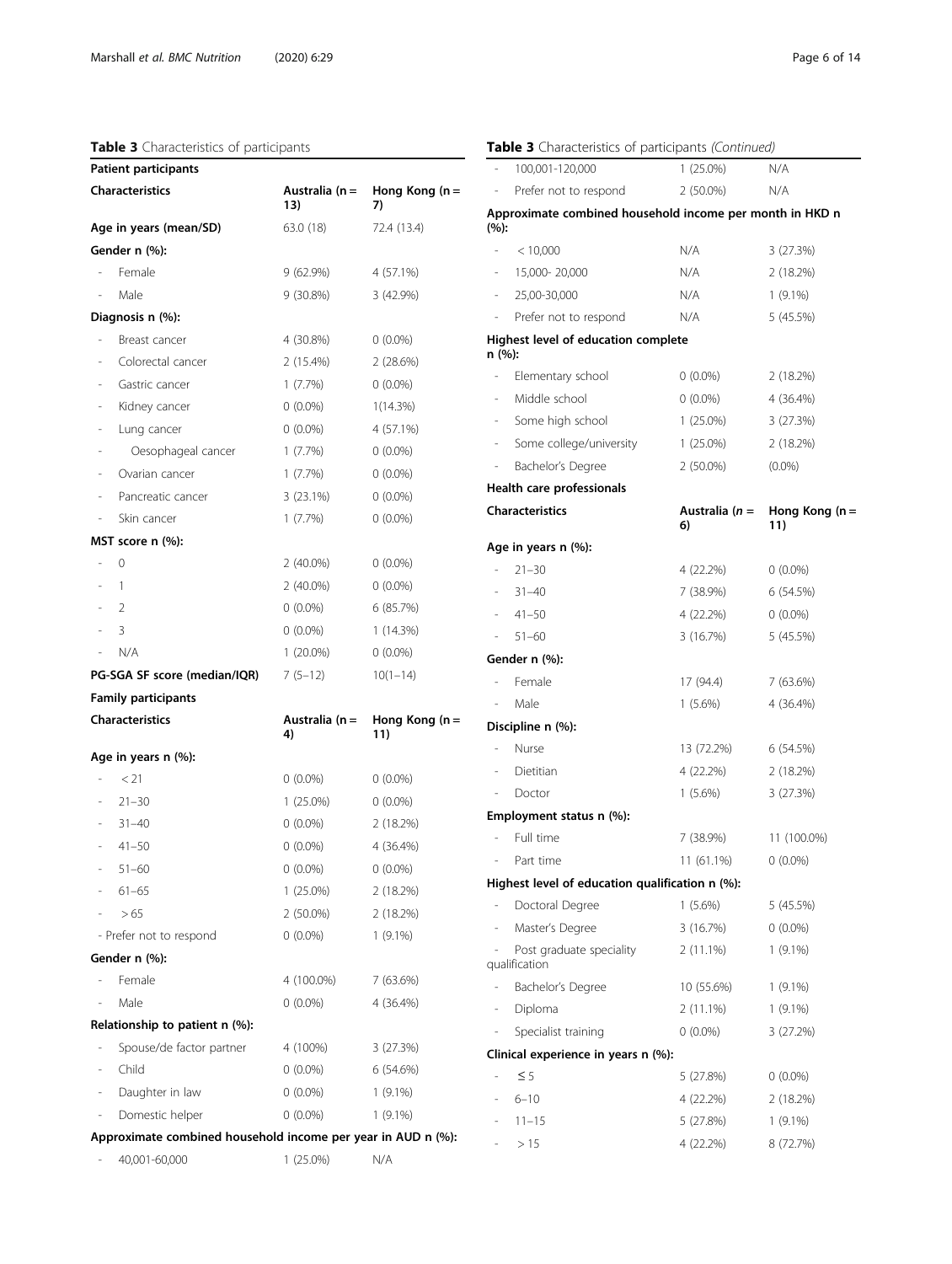<span id="page-6-0"></span>Table 3 Characteristics of participants (Continued)

| Involvement with the care of a patient in the (intervention name |
|------------------------------------------------------------------|
| blinded for peer review) study or their family member n (%):     |

| $\overline{\phantom{a}}$ | Yes    | 7 (38.9%)  | $1(9.1\%)$ |
|--------------------------|--------|------------|------------|
|                          | - No   | 7 (38.9%)  | 9(81.8%)   |
|                          | Unsure | $0(0.0\%)$ | $1(9.1\%)$ |

AUD – Australian dollars; HKD – Hong Kong dollars; IQR – interquartile range; MST – malnutrition screening tool; PG-SGA SF – Patient-generated Subjective Global Assessment Short Form

limited, and food options offered were inconsistent with patient preferences and/or symptoms: "If you have a lot of nausea … they don't have any plain mineral water. They don't have any ginger beer and all those things help people with nausea." (Inpatient 2, Australia). Hospital systems, such as scheduled mealtimes, and rules which prevented re-heating food or bringing food in from home limited how patients could enact aspects of the intervention. These restrictions also made nurses 'feel helpless' (Nurse, Focus Group 1, Australia) as they wanted to encourage interventional elements but were unable to provide patients with flexible food options for their needs.

#### The food diary is easy but needs to be tailored

With reference to specific intervention components, namely the food diary, perspectives of patients and families differed from that of health professionals. Patients and families found the food diary easy to complete, described as "It's not difficult to record." (Outpatient 1, Hong Kong) and most were confident in their ability to assess intake and record this in the food diary.

However, these participants did request modifications. In Australia, participants requested more space for additional items: "I actually had water or a cordial extra … and even though that's minor, it's in my day … probably more area for fluid intake because I don't just have water. I have cordial or tea and coffee." (Inpatient 3, Australia). In Hong Kong some participants had preferred to write

out foods on a blank form, because the pre-selected items did not accommodate their range of food choices: "… it all depended on the patient's family diet habit. If the family did Chinese cooking, it [food diary] would be useful." (Family member 1, Hong Kong).

Conversely, health professionals perceived the food diary to be too complex, lengthy, difficult and burdensome for families, leading them to believe completion rates would be low. They also questioned the value of information provided in the food diaries given that it was not able to accommodate a full range of food choices and lacked portion size estimates:

"this record sheet seems to be a bit lengthy … actually quite difficult for them to go through. For usual patients or some usual caregivers in our district. Most of them might not have that kind of intelligence in filling [the form] … it really depends on the educational level … There may be some potential difficulties because in this written record usually is very difficult to quantify the amount he is taking." (Doctor 1, Focus Group 1, Hong Kong).

#### The information booklet is a good resource

Dissimilar perspectives were observed in relation to the nutrition booklet, another specific intervention component. Patients and families described the nutrition booklet as having 'aspects of nutrition information [that] were useful' (Family member 2, Hong Kong), and ' … something you can always read back on if you need to get some more information later on.' (Inpatient 4, Australia):

"It was very informative actually. Yes. I understand a little bit better how to eat. I was eating proper I thought, but no. It's helped me a lot." (Inpatient 3, Australia).

Overall, health care professionals were neutral about the value of the education resource and provided more

**Table 4** Convergence and Divergence in feasibility and acceptability of the intervention and context

| Redundant concepts                                                                                         | Australia<br>Patient | Australia<br>Family | Australia Health<br>Care Provider | Hong Kong<br>Patient | Hong Kong<br>Family | Care Provider | Hong Kong Health Reason for divergence                                                |
|------------------------------------------------------------------------------------------------------------|----------------------|---------------------|-----------------------------------|----------------------|---------------------|---------------|---------------------------------------------------------------------------------------|
| The intervention works in<br>outpatient settings                                                           |                      |                     |                                   |                      |                     |               | N/A                                                                                   |
| The food diary is easy but<br>needs to be tailored                                                         |                      |                     | D                                 |                      |                     |               | The food diary is burdensome<br>and does not support context-<br>specific food choice |
| The information booklet is<br>a good resource                                                              |                      |                     | D                                 |                      |                     |               | HCPs were impartial to the<br>value of the booklet.                                   |
| The intervention should be<br>delivered by a dietitian <sup>a</sup> , but<br>could be delivered by a nurse | N/A                  | N/A                 |                                   | N/A                  | N/A                 |               | N/A                                                                                   |

<sup>a</sup>Interview questions related to who should deliver the intervention were only asked of HCPs

C convergence, D divergence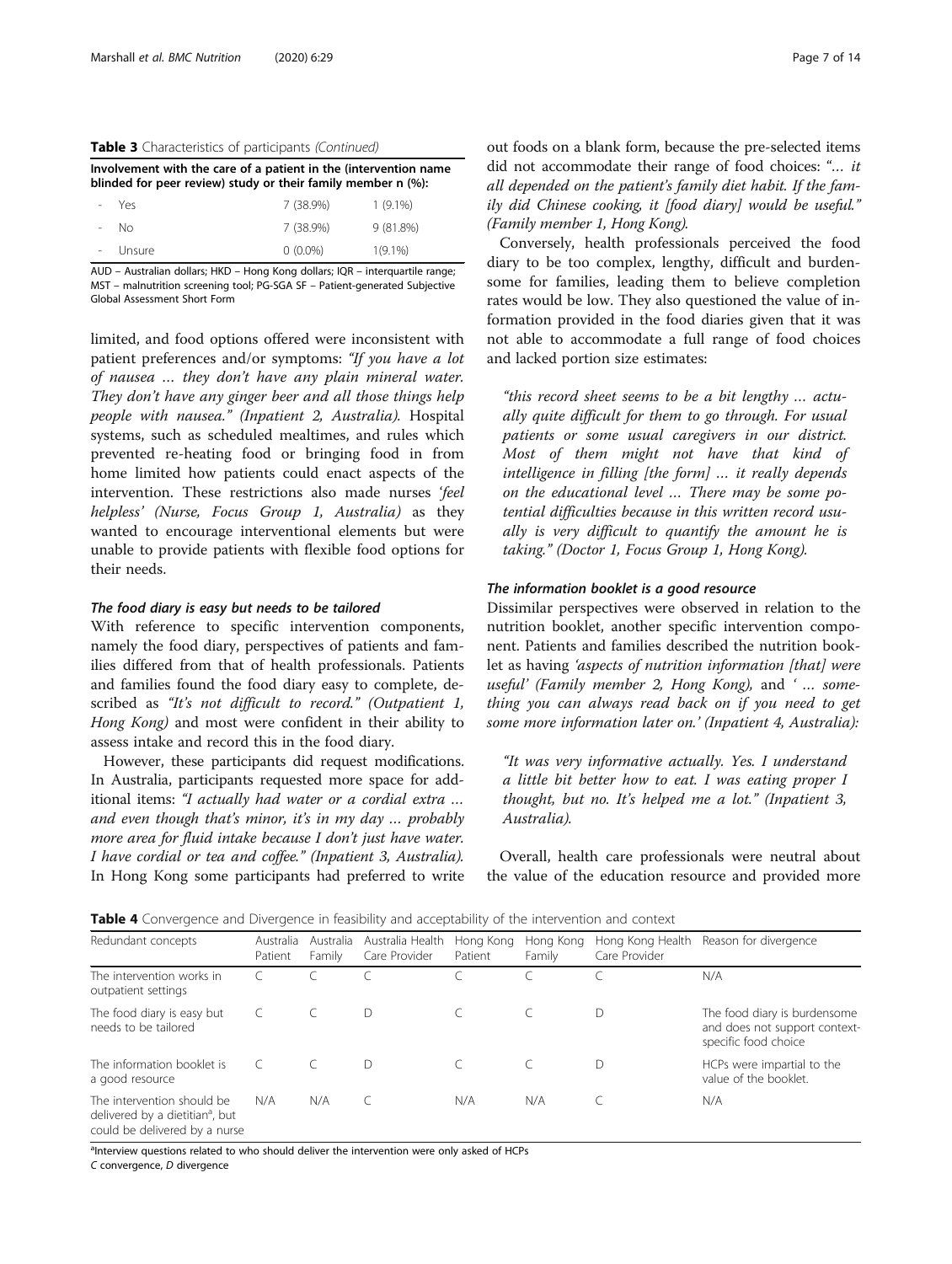specific printed material to the patient to supplement information provided in the nutrition booklet. Some dietitians placed more value on their verbal interaction with the patient and family.

#### The intervention should be delivered by a dietitian, but could be delivered by a nurse

In the context of this study, the intervention was able to be delivered as planned. There was general agreement amongst health professionals that the intervention would be best delivered by a dietitian. However, in the Hong Kong setting, home care nurses were best positioned to deliver the intervention as they already visited patients in their home regularly, had the knowledge and skills to talk to patients and families about nutrition, were consistent across the continuum of care, and had existing relationships with patients and families:

"If it is outpatient, I think the home care nurse will be the best person, if they are equipped with enough background knowledge … they will go there every time, many times during the whole trajectory of the patient … I think talking about eating, talking about diet, is one thing that can engage patient and family in it." (Doctor 2, Hong Kong).

Participants recognised that nurses may require additional nutrition-related training from dietitians to ensure delivery of consistent messages and needed to be able to refer more complex cases to an outpatient dietitian:

"I think that a dietitian can teach us some simple assessment tools and education to give the patients and caregivers. For the complex cases, we can refer the patients to the dietitian for further intervention or advice." DOM Nurse, Focus Group 2, Hong Kong.

Conversely, in Australia, dietetic care was available for both inpatients and outpatients, and it was suggested that "… it could be the dietitian or the nutrition or allied health assistants that deliver that initial intervention." (Dietitian 2, Australia). Although in the inpatient setting, dietetic resources were scarcer and delivery of the intervention in partnership with a nurse was considered potentially beneficial.

#### Category 2: benefits of patient- and family-centred nutrition care

Our analysis demonstrates that the intervention enhanced patient-and family-centred care by enabling individualised nutrition planning and patient and family involvement in care; and provided benefits to patients and families (Table 5).

#### A personalised nutrition plan is required

Tailoring of nutrition care by the person delivering the intervention was valued by all groups across all settings. Patient and family participants believed that nutrition education and goals should be tailored to the patient and liked the fact that the intervention allowed for adaptation to patients' dietary preferences and habits, consistent with their background or culture. Intervention acceptability was exemplified in a comment from one patient who expressed feeling more 'comfortable' because the intervention was 'made just for me' (Outpatient 4, Australia). Others appreciated the follow-up after the initial education session, describing this as an opportunity to discuss any 'problems with meals' (Outpatient 2, Hong Kong) and to ask any clarifying questions. This view was supported by health care professionals who believed nutrition education and interventions should be tailored to patients' and families' needs, values, disease stage, dietary habits and preferences.

'We really need to assess them [the patient] individually, based on what is the [disease] stage and what their current eating habits [are] … .before you can implement and make [a] suggestion … there's no formula that fits everyone … .' (Doctor 2, Hong Kong).

In Hong Kong, it was suggested that tailoring of the intervention should incorporate beliefs about foods. They explained that in Chinese culture, people may have 'strange' (Doctor 2, Hong Kong) beliefs about food and link eating with prognosis and survival; and the taste of food may be more important than nutritional value.

Patient and family involvement in the intervention is valued Patients reported increased feelings of support, encouragement and assistance with family/ caregiver involvement.

**Table 5** Convergence and Divergence in benefits of patient- and family centred nutrition

| Redundant concepts                                                | Australia<br>Patient | Family | Care Provider | Patient | Family    | Care Provider | Australia Australia Health Hong Kong Hong Kong Hong Kong Health Reason for divergence |
|-------------------------------------------------------------------|----------------------|--------|---------------|---------|-----------|---------------|---------------------------------------------------------------------------------------|
| An individualised approach to C<br>nutrition planning is required |                      |        |               |         |           |               | N/A                                                                                   |
| Patient and family involvement C<br>in the intervention is valued |                      |        |               |         | $\vert$ ) |               | The intervention may result in<br>family conflict                                     |
| The intervention has benefits<br>for patients and families        |                      |        |               |         |           |               | Some families maintain food<br>myths                                                  |
|                                                                   |                      |        |               |         |           |               |                                                                                       |

C convergence, D divergence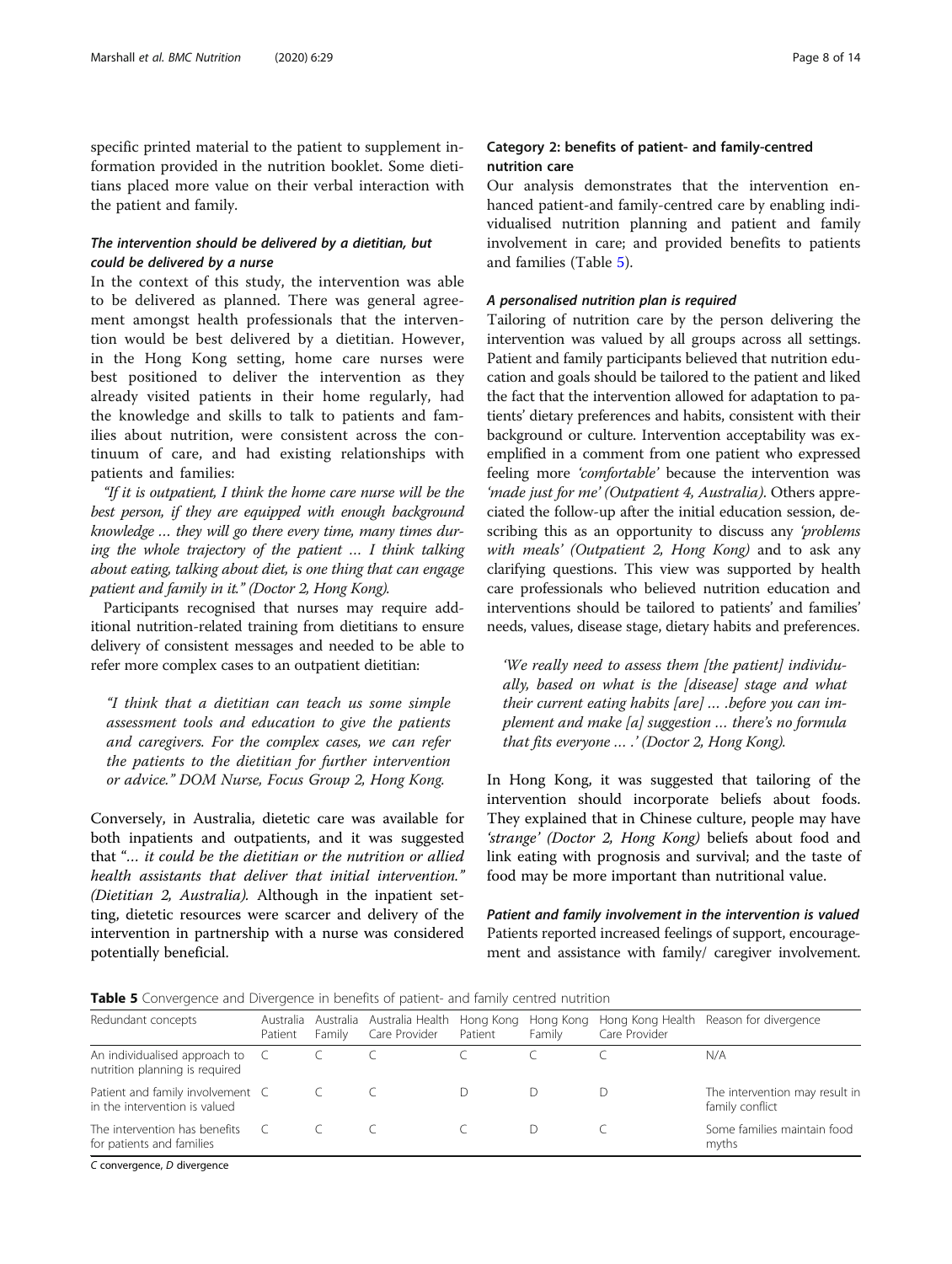As one patient commented, "It's just support and, you know, not feeling as if you're on your own and that you've got a big job to do - that you can share it with somebody." (Outpatient 10, Australia). Families helped with remembering information during the dietitian consultation and implementing positive nutrition practice at home. Several patients said they relied heavily on their family members for nutrition, as the family had been *'cooking food and* bringing (me) snacks' and that they 'wouldn't eat' without the family member's assistance. Families were also able to support the patient during the education sessions by rewording difficult phrases or extracting more detailed food recalls from patients to provide more comprehensive nutrition intake information. "… I was asking a lot of questions, because my husband really couldn't remember from one minute to the next. … I know he wasn't eating because the ladies who bring the trays in would say he hadn't touched it." (Family member 1, Australia).

Health care professionals also valued family participation, acknowledging the important insights family members brought to the nutrition consultation, emphasising that families 'know the patient much more than health care professionals, or even dietitians. So, it's easy for them to choose the kinds of foods the patient would like … according to their culture, or according to patient preference … ' (Nurse Consultant 1, Focus Group 1, Hong Kong). Including patients and family members as active participants in discussions about specific foods and nutrition goals was viewed as important by dietitians, as they thought personalised nutrition care would 'help the patient longer term' by allowing them to understand the reasoning behind food suggestions, and that this would lead to more sustainable health practices (Dietitians 1 & 2, Australia). Further, involvement of family caregivers was seen to increase provision of accurate information (such as the diet history) in sessions where family were present, and nutrition information delivered to family was seen to increase the likelihood of recommendations being implemented at home.

'We need the input about the set goal for that family. Because they know the preference about the patient. They know the tolerance of diet. They take care [of] the patient daily, they know everything about the patient. Maybe they [can be] involved in the setting of goal. Not … calories and protein, but. … to choose what kind of food, the meal pattern, and the whole planning.' (Dietitian 1, Focus Group 1, Hong Kong).

There were some negative perceptions to family participation in Hong Kong. Families reported inability to achieve their nutrition goals, most commonly due to patient fullness, and in turn patients reported declining food and/or being forced to eat, which could result in conflict: "The nutritional plan was to have small frequent meals; sometimes it was possible to follow the plan but not when my mum was full." (Family member 3, Hong Kong). Similarly, Hong Kong health providers commented that families could become very distressed when the patient was not eating well, which could result in them not listening to patients' wishes (e.g. forcefeeding patients), causing unwanted conflict between patient and family: "… sometimes conflict with the patient. They want to push the patient to eat more, get more nutrition, get better, but the patient says, "no I have lost appetite, I don't want to take this." (Ward nurse 1, focus group 1, Hong Kong). Finally, some patients in Hong Kong had domestic carers and health care professionals questioned their ability to provide the same benefits as family engagement in the intervention.

#### The intervention has benefits for patients and families

Learning was the main outcome perceived from patients and families in this study. At both sites, patients and families learned about the importance of protein for cancer patients: "… it pointed me in the right direction as far as high proteins … it was really good to refresh my memory as to what was important nutrition wise." (Inpatient 5, Australia). Australian patients/families reported broad outcomes like new perspectives and heightened awareness around nutrition. In Hong Kong patients/families spoke about more specific learning around food choices, the importance of small frequent meals, portion sizes and food preparation for symptom management: "Before meeting with the dietitian, I misunderstood I could eat 4 tael [Chinese weight system] of meat per meal; I therefore ate a total of 12 tael of meat for 3 meals until the dietitian explained, I should separate the 4 tael of meat into 3 meals instead." (Outpatient 3, Hong Kong). Many Hong Kong families stated after learning, they changed their food practices and choices to encourage dietary intake, and this was perceived to increase patients' intakes and weight as a result.

In addition, myths about foods perceived to either be beneficial or harmful for patients with cancer were dispelled. Family members/caregivers reported an increase in nutrition knowledge and confidence in selecting foods following the dietitian consultation. In turn, relationships were also strengthened when patients and families addressed nutrition care as a team, with the wife of one patient stating they were 'agreeing a lot more [on nutrition]' (Outpatient 14, Australia). Several participants said they had been including a larger variety of foods in their diet since being involved in the intervention and had introduced 'all kinds of foods' (Outpatient 8, Australia) that were previously perceived to be off-limits: "one relative commented that that's very good … because she knows how to make some different food for the patient.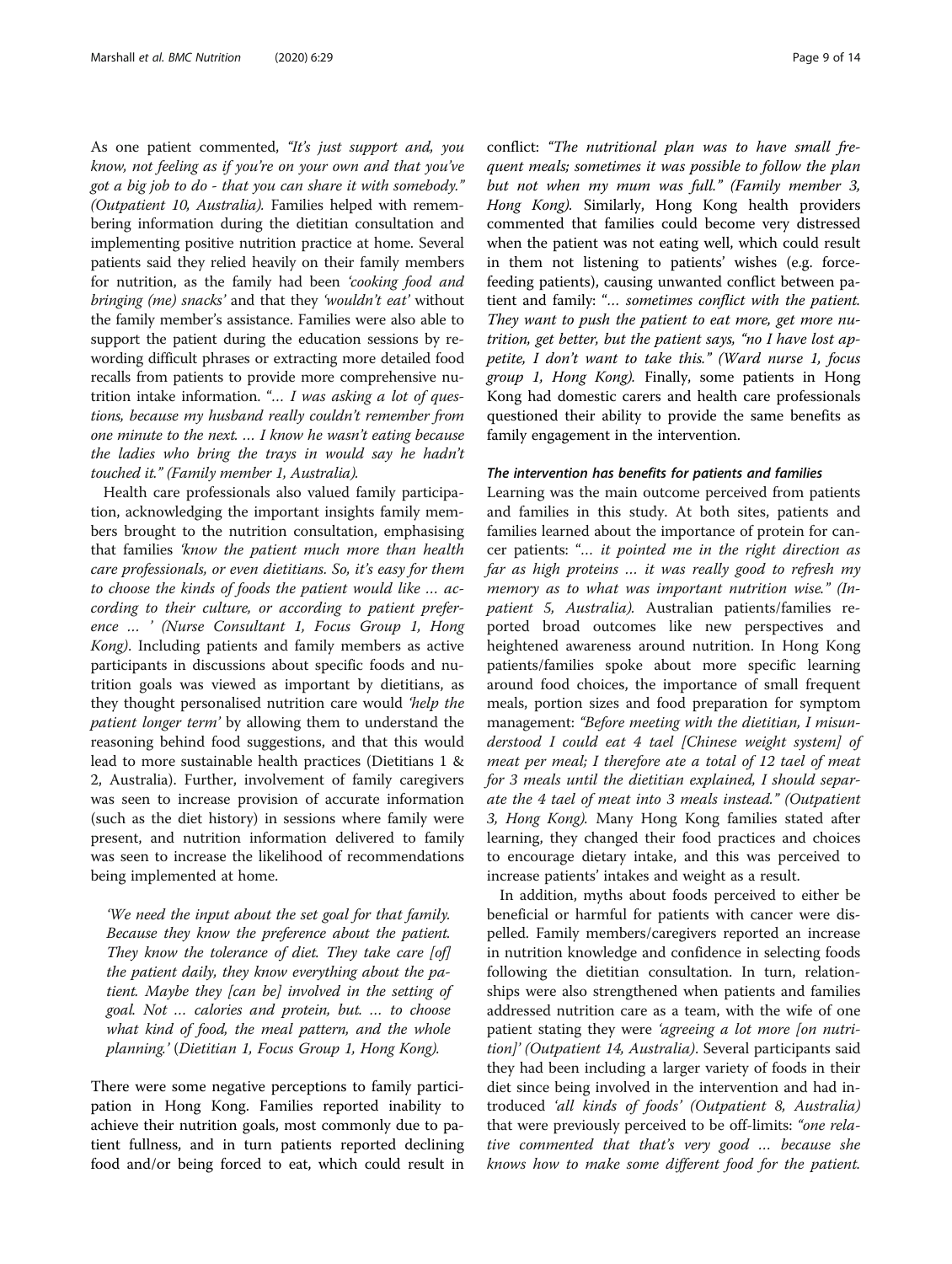And she was surprised that the dietitian taught her to give … Horlick and sandwiches to the patient, she's surprised that she can try to give this, not just only rice, or congee." (Nurse 1, Focus Group 2, Hong Kong). Patients described the added support family members could provide when they were challenged by well-meaning people to adhere to a diet that aligned with cancer food myths such as, believing certain diets such as Gerson, alkaline or ketogenic diets cure cancer, because their family member had similar nutrition knowledge from attending the intervention. However, in Hong Kong, some families still reported diet-induced conflict and continued to hold their preconceived ideas about what foods were offlimits for patients with cancer.

Staff perceived many benefits for families participating in the intervention. Families were seen by health professionals to be 'more informed' as it "brings to the forefront that dietary requirements are important" and in turn, families made nutrition decisions based on the 'right information' after attending the sessions (Nurse, Focus Group 2, Australia). Staff thought 'giving family members something to do' (Doctor 2, Hong Kong) around nutrition served to manage distress experienced by family members of a patient diagnosed with cancer: "... eating" also not only for the food, also for the whole family, not only for the physical symptoms and also [to] treat the psychological. Because the family thinks that if [the patient] cannot eat, maybe the survival time is decreased." (Nurse 2, Focus Group 2, Hong Kong). For many, this was seen as the most important outcome – even more than actually increasing nutrition intakes:

'Our goal is not [to] emphasize too much about calories and protein, but we realized … many family members are quite stressful [sic] about preparing food … . So, I think nutritional advice can help them to choose foods that are tolerated by the patient that … so they can enjoy the food … that can help to release the tension … relieve the pressure of the both family and patients.' (Dietitian 1, Focus Group 1, Hong Kong).

Likewise, family members highly valued the dietitian teaching them how to prepare different foods for patients to tolerate and enjoy, which helped manage symptoms and enabled them to meet their needs and preferences. This learning provided a role for family members which reduced stress for both the family and the patient: "In fact, your study, your support is kind of psychological support more than physical support to the patient … this is how I would describe our present family situation" (Family Member 4, Hong Kong).

#### **Discussion**

In this study, the PIcNIC intervention was demonstrated as acceptable when delivered in the outpatient or home setting, with tailored verbal information provided by a dietitian (or possibly a nurse) and supporting written material provided. In our study, we found that both patients and families valued receiving nutrition-specific information that addressed knowledge deficits and assisted them in making choices about foods and strategies to help support nutrition intake and minimise nutrition impacting symptoms [[14](#page-12-0)]. Patients and families valued both passive (written nutrition booklet) and active (health care professional education and reinforcement) nutrition-specific information dissemination strategies. This resonates with systematic review findings on disseminating recommendations to patients, whereby combing passive and active strategies is most effective to improve health [\[15\]](#page-12-0). Of particular value to our participants was that verbal information provided by the dietitian was tailored to the patient's diagnosis, nutrition impacting symptoms, and personal preferences, with information provision guided by questions generated by the patient and family. Patients and families may have respected this educational approach because it was provided by a well-regarded health care professional [[15](#page-12-0)] and was individualised, which influences patient satisfaction [\[16\]](#page-12-0). General nutrition-related information provided in written resources was consistent with recommendations for passive resources, as it was viewed as clear, specific, in lay-language, and able to be referred back to [[15\]](#page-12-0). Overall, the education dissemination approach was consistent with expert recommendations specific to cancer-related malnutrition [[1\]](#page-12-0), as nutrition information following a cancer diagnosis is essential to inform patients about strategies that can help to optimise weight, reduce nutrition impacting symptoms and improve nutrition literacy [\[17](#page-12-0)], and information was tailored to patients' estimated energy expenditure, disease state, current intake, lifestyle and food preferences.

For Australian participants, explanations around cancer food myths such as 'sugar fuels cancer' and the notion that 'milk and milk products enhance breast cancer growth' were welcomed and helped participants make informed choices about their food selections. Importantly, it provided participants with knowledge and sense of empowerment to help them manage the plethora of advice provided by well-meaning friends and family. Education provided to families focused on having a high protein, high energy and well-balanced diet rich in vegetables, fruits and whole grains, and limited in red meat and alcohol [[18\]](#page-12-0). While cancer-related food myths were not as prevalent among the Hong Kong participants, philosophical and religious views are recognised as factors which influence health-related beliefs of the Chinese [[19\]](#page-12-0). Specifically, diet and food choices are believed to be important to the yin-yang concept an important in maintaining balance and therefore health [\[20](#page-12-0)].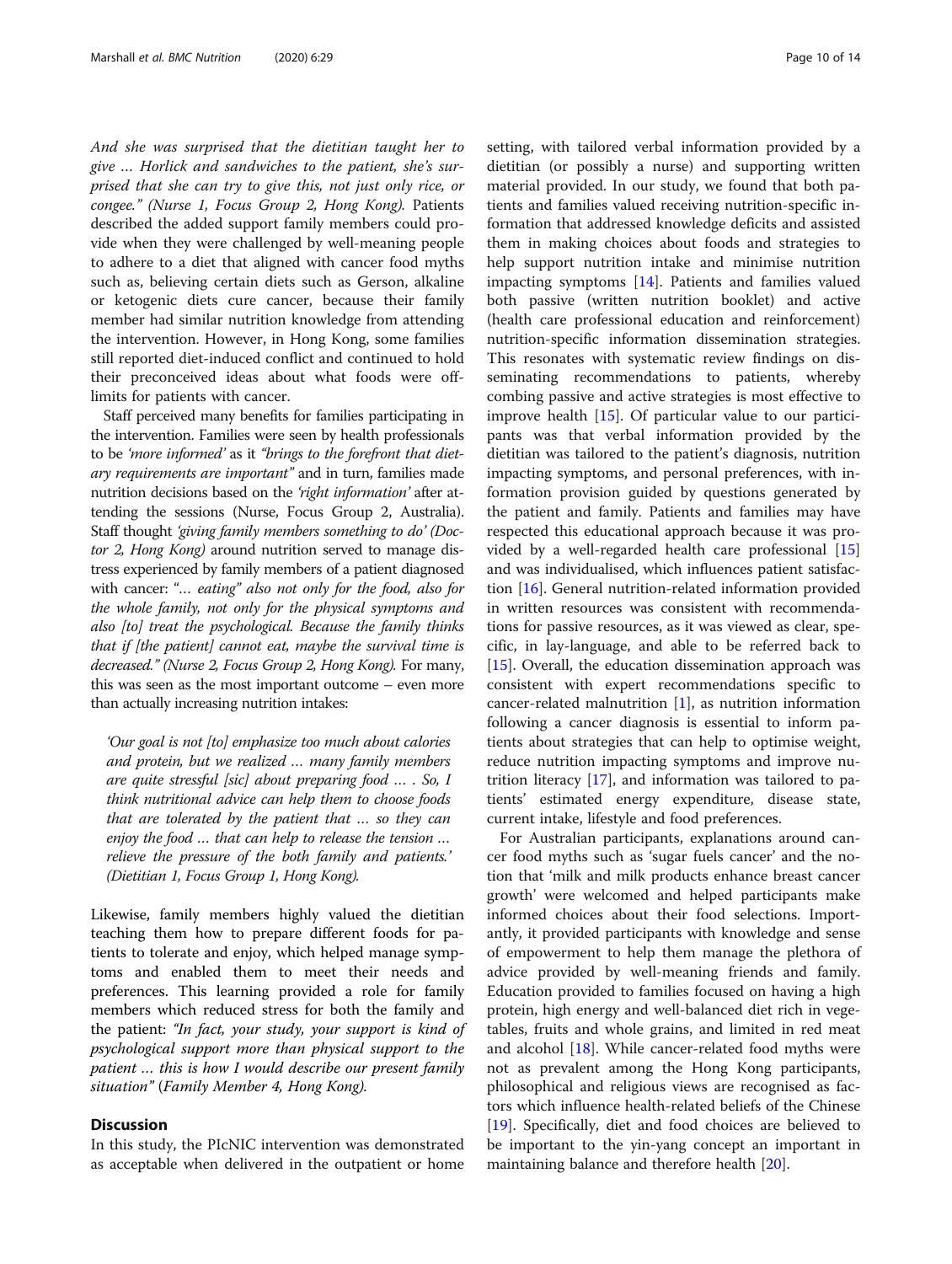Documentation of nutrition intakes through the food diary was generally well accepted by patients and families. However, health providers did not necessarily see the value in these and believed that they were difficult to use while also not providing detailed information about nutrition intakes. Traditionally, nutrition diaries are used as a method of quantifying nutrition intake for the purpose of determining protein and energy intakes. However, in this study the intent of the diary was to serve as a prompt for monitoring nutrition intakes and having discussions about strategies to improve intakes and minimise nutrition impacting symptoms. The format of the diary could be improved by being less prescriptive and allowing greater flexibility to allow for documentation of a range of foods was seen as important, particularly when patients were at home and exposed to a wider range of foods that was normally provided in the hospital.

The PIcNIC intervention may facilitate patient and family centred care, by promoting patient and family involvement in nutrition care, while influencing perceived outcomes like increased learning for patients and families and providing families with purpose. We intentionally adopted a patient- and family-centred approach to delivering this intervention, which is consistent with recommendations from international health organisations and is driven by the growing body of evidence that demonstrates improved outcomes associated with patient-centred practices [\[21](#page-12-0)–[23](#page-12-0)]. Increasingly, patient-centred nutrition interventions are being developed in the context of both acute [[24](#page-12-0)–[27](#page-12-0)] and chronic health conditions [[28\]](#page-12-0). In this study, participants perceived increased patient and family engagement in nutrition care, a key feature of patient and family centred care [[29\]](#page-12-0). As demonstrated in a recent systematic review by Sladdin et al. (2017), there is a strong desire by patients to be involved with and participate in their nutrition care. In turn patient and family involvement in nutrition care may improve outcomes. For instance, Kim et al. [[30](#page-12-0)] found that high patient involvement in the co-creation of personalised dietary plans resulted in improved dietary intake and functional status among patients, as well as increased patient satisfaction. Further, an intervention by Sathiaraj et al. [[31](#page-12-0)] described similar benefits from patient participation in their nutrition care, with increased energy and protein intakes, body weight, and high patient satisfaction apparent when family members and patients were highly involved in dietary decisions.

The intervention may also enhance food enjoyment, an outcome that can be fundamental in cancer patients, linked with social, cultural and family aspects of life. Families were also included in the current study because they often provide support to the patient across a range of areas, including dietary practice [[32](#page-12-0)]. The impact of a cancer diagnosis on the family can also be considerable, and it has been reported that family caregivers can often feel more anxious about weight loss and poor appetite than the patients themselves  $[33]$  $[33]$  $[33]$ . Collectively, these findings indicate that the purposeful inclusion of patients and family caregivers in the patient's nutrition care and decision-making processes can result in improved nutrition- and patient-related outcomes.

Most family members felt that joint participation in the intervention strengthened their relationship, as patients perceived feeling supported by their family member in nutrition decisions and approaches to nutrition care. However, some Hong Kong participants did report conflict when patients had early satiety and families continued to encourage intake, although it is possible that such conflict could possibly arise, irrespective of the intervention. Macmillan Approach to Weight and Eating studies conducted in the United Kingdom suggest that while family member influence can be helpful, it can also be detrimental to quality of life and the patient's nutritional intake because disagreements existed about food and eating [[34](#page-12-0)]. The disagreements were typically fuelled by uncertainty about what was best for the patient. As our approach specifically targeted patients and their family member, it is possible that uncertainty was mitigated by ensuring a consistent message was delivered to the family unit.

While the intervention was well received by patients, families and health care professionals, undertaking this study in inpatient and outpatient contexts in two countries contributed to learnings about intervention feasibility. The ability of patients and family members to actively participate in the intervention were identified as a factor which influenced intervention feasibility Challenges in engaging families in nutrition care in an acute care context has been previously reported in the intensive care unit where 45.7% of families were not enrolled in the study because of family dynamics (8%), consent declined (20.3%) or the family member was not contactable (17.4%) [\[7](#page-12-0)]. Incorporating intervention delivery into a regularly scheduled outpatient appointment and encouraging families to be present at this appointment improved family participation. However, not all patients had family members present. In some instances, this was because the family member was not able to attend, and in others because the patient chose to participate in the intervention alone.

Our data suggest that a patient- and family-centred nutrition intervention in the context of cancer care is best delivered in an outpatient setting. While dietitians are best placed to provide intensive, individualised nutrition counselling to people with cancer [\[35\]](#page-12-0), this may be challenging to enact in some contexts where there is a low dietitianto-patient staffing ratio. Internationally, staffing levels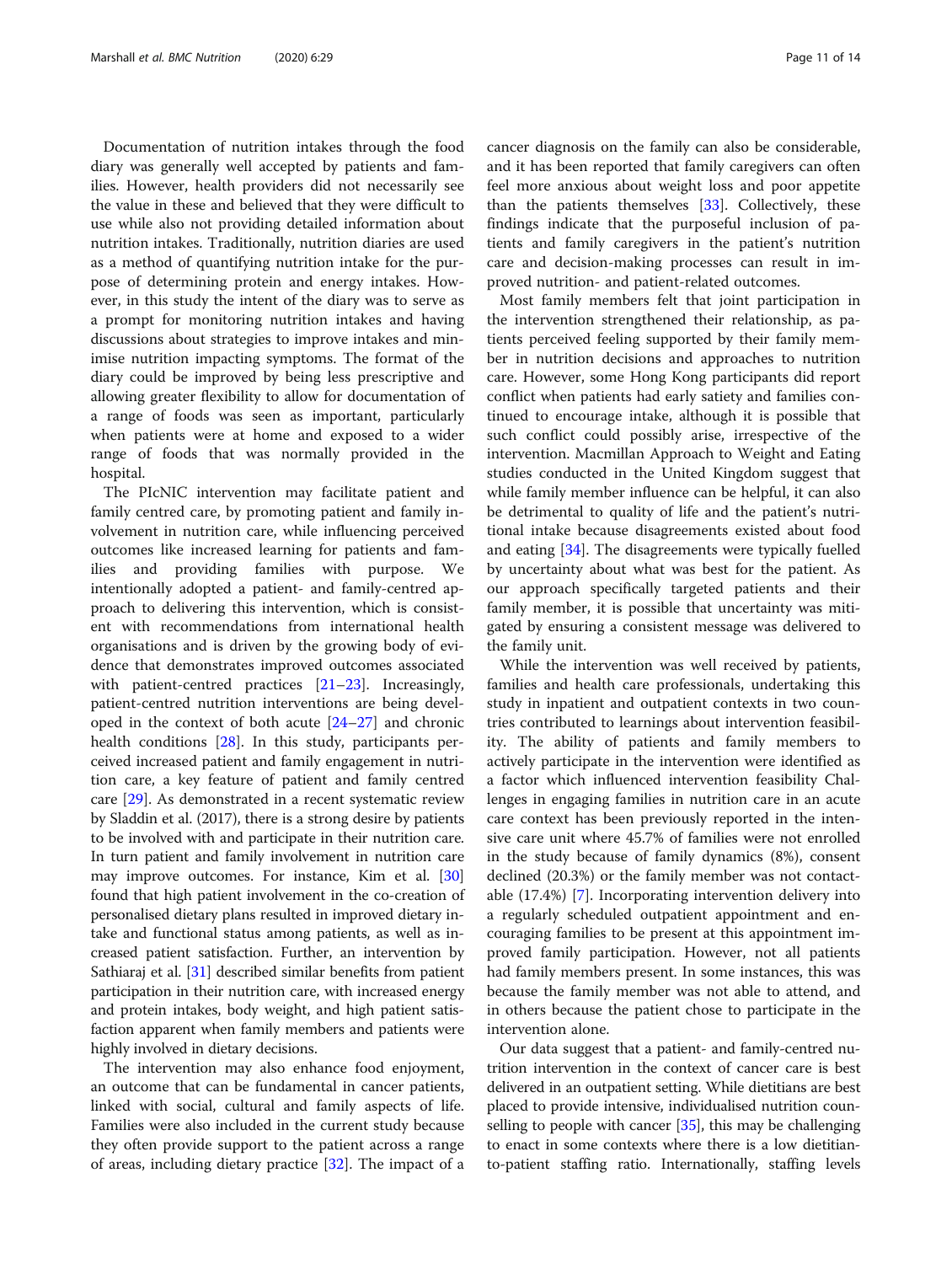<span id="page-11-0"></span>fluctuate widely across countries and clinical contexts [[36](#page-12-0), [37](#page-13-0)] as clear recommendations for staffing levels are lacking. This suggests that alternate strategies for intervention delivery may be required. In the context of the Macmillan Approach to Weight Loss and Eating difficulties, it was reported that nurse-delivered nutrition information was acceptable to patients and this approach resulted in a slower decline in performance status in cancer patients [[38](#page-13-0)]. However, with only 39% of surveyed nurses considering their basic nutrition education sufficient [\[39](#page-13-0)], there is a need to improve nurses' education in relation to nutrition care [\[40](#page-13-0)]. This concern was also highlighted by the health care professionals in our interviews. These challenges may signal the need for an interdisciplinary approach to nutrition care for patients with cancer, with dietitians and nurses working collaboratively with patients and their families to monitor nutrition status and implement tailored nutrition plans to optimise nutrition-related outcomes [[41](#page-13-0), [42\]](#page-13-0).

#### Limitations

A strength of this study was the multiple contexts in which the intervention was evaluated. Having data from two different countries and through including hospitalised patients, outpatients seen in hospital clinics, and outpatients receiving home-based care we were able to develop a stronger understanding of varied contexts which may influence the successful implementation of the intervention. It is possible the intervention fidelity varied across sites and we did not collect detailed information regarding how the intervention was actually delivered. Testing of the PIcNIC intervention will be required in future research and at this time a stronger focus on intervention fidelity is recommended.

We collected data from various participants to develop a broad understanding of perspectives of patients, their families (and paid carers), and a range of health professionals. Although many health care professionals who were interviewed, were not exposed to the PIcNIC intervention, they were recruited from settings where the intervention would be applicable and had in-depth knowledge of these patients and families from these settings, they were able to provide valuable insights into intervention acceptability.

An interpretive approach was undertaken for analysis, which may be viewed as a limitation. However, the use of more than one researcher to analyse findings, with constant input from a third researcher to question and confirm findings increases the credibility of our findings. In addition, the inclusion of divergent views and a wide range of perspectives on the topic (patients, family and health care professionals) establishes the confirmability of findings.

Nutrition risk was higher in the participants from the Hong Kong study site. Whether this influences receptiveness to the intervention is unclear. In future studies evaluating intervention effectiveness attention will need to be given to selection of patients at increased nutrition risk who are likely to confer greater benefit from a nutrition intervention.

#### Conclusions

Our intervention specifically focussed on creating a patient- and family-centred approach towards nutrition education, and our acceptability data suggests we fostered patient-and family centred partnerships with health professionals. From this preliminary data we can see that participants view the intervention favourably owing to combined methods of information dissemination including tailored health care professional input, written material, and reinforcement which may increase perceived learning. The effectiveness of future interventions that involve patient and family partnership is contingent on setting, this intervention worked best when delivered in outpatient and home care setting. The availability of families and well-positioned health care professionals in these settings may allow health care professionals to more readily incorporate patient and family centred care into their clinical practice.

#### Supplementary information

Supplementary information accompanies this paper at [https://doi.org/10.](https://doi.org/10.1186/s40795-020-00353-8) [1186/s40795-020-00353-8](https://doi.org/10.1186/s40795-020-00353-8).

#### Additional file 1.

#### **Abbreviation**

PIcNIC: Partnering with families to promote nutrition in cancer care

#### Acknowledgments

Thank you to Christine Lyall and Emma Wells who assisted with data collection.

#### Authors' contributions

APM, SR and AM equally contributed to the conception and design of the study; LI and JS provided critique and input into the study design and data collection procedures; GT, SR, DK, RF, HC, KT, PK, YL and WL contributed to data acquisition; APM, GT, SR and RF contributed to data analysis and interpretation; APM and AM acquired funding for this project; APM, GT and SR drafted the manuscript; All authors critically revised the manuscript, agree to be fully accountable for ensuring the integrity and accuracy of the work, and read and approved the final manuscript.

#### Funding

Funding for this study was provided through a Griffith University and Hong Kong Polytechnic Collaborative grant. The funding body had no role in data collection, analysis, interpretation of data and writing the manuscript.

#### Availability of data and materials

The datasets generated and/or analysed during the current study are not publicly available because personal confidentiality may be compromised, data and materials are available from the corresponding author on reasonable request.

#### Ethics approval and consent to participate

The study received ethical approval from the participating health services and university (reference number at Australian site: Gold Coast Health HREC/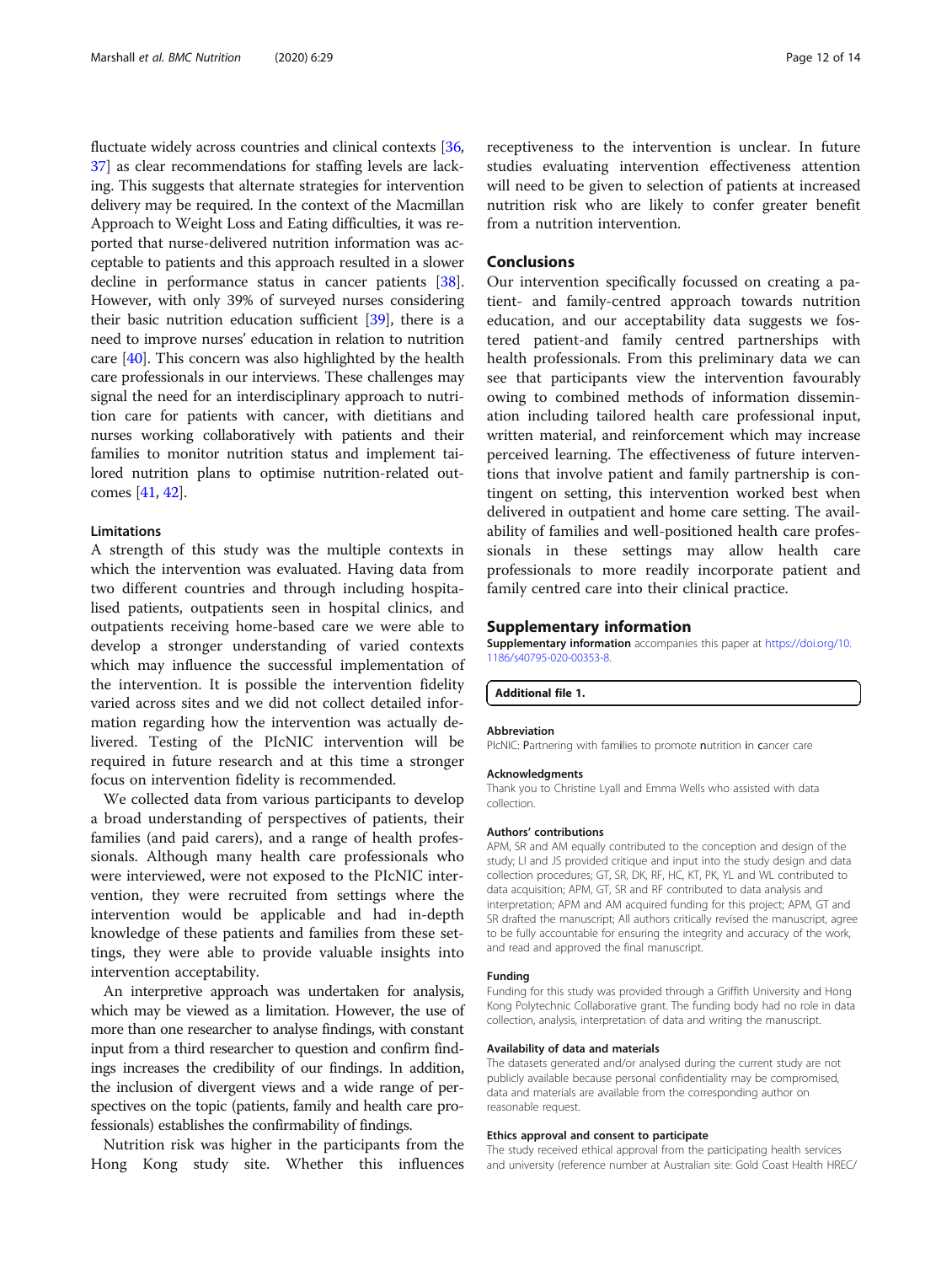#### <span id="page-12-0"></span>Consent for publication

Not applicable.

#### Competing interests

The authors declare that they have not competing interests.

#### Author details

<sup>1</sup>Nursing and Midwifery Education and Research Unit, Gold Coast Health, 1 Hospital Blvd, Southport, QLD 4215, Australia. <sup>2</sup>Menzies Health Institute Queensland, Griffith University, Parklands Drive, Southport, QLD 4215, Australia. <sup>3</sup>School of Nursing and Midwifery, Griffith University, Gold Coast Campus Parklands Drive, Southport, QLD 4215, Australia. <sup>4</sup>Division of Allied Health, Gold Coast Health 1 Hospital Blvd, Southport, QLD 4215, Australia. 5 School of Allied Health, Griffith University, Parklands Drive, Southport, QLD 4215, Australia. <sup>6</sup>Nutrition & Dietetics, Faculty of Health Sciences & Medicine, Bond University Level 2, Bond Institute of Health and Sport, 2 Promethean Way, Robina, QLD 4226, Australia. <sup>7</sup>Medical Oncology, Gold Coast Health, 1 Hospital Blvd, Southport, QLD 4215, Australia. <sup>8</sup>School of Nursing, Faculty of Health and Social Sciences, Room A401, Chung Sze Yuen Building, The Hong Kong Polytechnic University, Hung Hom, Kowloon, Hong Kong. <sup>9</sup>Dietetics Department, Alice Ho Miu Ling Nethersole Hospital Hospital Authority, Chuen On Rd, Tai Po, Hong Kong. <sup>10</sup>Kowloon East Cluster, Hospital Authority, Hong Kong, China. <sup>11</sup>Department of Medicine, Haven of Hope Hospital, Haven of Hope Rd, 8, Tseung Kwan O, Hong Kong. <sup>12</sup>Dietetics Department, Haven of Hope Hospital, Haven of Hope Rd, 8, Tseung Kwan O, Hong Kong.

# Received: 5 December 2019 Accepted: 21 May 2020<br>Published online: 21 July 2020

#### References

- 1. Arends J, Baracos V, Bertz H, Bozzetti F, Calder PC, Deutz NEP, et al. ESPEN expert group recommendations for action against cancer-related malnutrition. Clin Nutr. 2017;36(5):1187–96.
- 2. Isenring E, Cross G, Kellett E, Koczwara B, Daniels L. Nutritional status and information needs of medical oncology patients receiving treatment at an Australian public hospital. Nutr Cancer. 2010;62(2):220–8.
- 3. Pressoir M, Desné S, Berchery D, Rossignol G, Poiree B, Meslier M, et al. Prevalence, risk factors and clinical implications of malnutrition in French comprehensive Cancer Centres. Br J Cancer. 2010;102:966.
- 4. Wie G-A, Cho Y-A, Kim S-Y, Kim S-M, Bae J-M, Joung H. Prevalence and risk factors of malnutrition among cancer patients according to tumor location and stage in the National Cancer Center in Korea. Nutrition. 2010;26(3):263– 8.
- 5. Ravasco P, Monteiro Grillo I, Camilo M. Cancer wasting and quality of life react to early individualized nutritional counselling! Clin Nutr. 2007;26(1):7– 15.
- 6. Alberda C, Alvadj-Korenic T, Mayan M, Gramlich L. Nutrition Care in Patients with Head and Neck or esophageal Cancer: the patient perspective. Nutr Clin Pract. 2017;32(5):664–74.
- 7. Marshall AP, Wake E, Weisbrodt L, Dhaliwal R, Spencer A, Heyland DK. A multi-faceted, family-centred nutrition intervention to optimise nutrition intake of critically ill patients: the OPTICS feasibility study. Aust Crit Care. 2016;29(2):68–76.
- 8. Sandelowski M. What's in a name? Qualitative description revisited. Res Nurs Health. 2010;33(1):77–84.
- 9. Molassiotis A, Roberts S, Cheng HL, To HKF, Ko PS, Lam W, et al. Partnering with families to promote nutrition in cancer care: feasibility and acceptability of the PIcNIC intervention. BMC Palliat Care. 2018;17(1):50.
- 10. Ferguson M, Capra S, Bauer J, Banks M. Development of a valid and reliable malnutrition screening tool for adult acute hospital patients. Nutrition. 1999; 15(6):458–64.
- 11. Miles MB, Huberman AM, Saldaña J. Qualitative data analysis : A methods sourcebook. Third edition. ed. Thousand Oaks: SAGE Publications, Inc.; 2014.
- 12. Benzer JK, Beehler S, Cramer IE, Mohr DC, Charns MP, Burgess JF. Between and within-site variation in qualitative implementation research. Imp Sci. 2013;8(1):4.
- 13. Elo S, Kyngäs H. The qualitative content analysis process. J Adv Nurs. 2008; 62(1):107–15.
- 14. Pedrazzoli P, Cereda E, Cappello S, Colombo S, Klersy C, Imarisio I, et al. Nutritional counseling with or without systematic use of oral nutritional supplements in head and neck cancer patients undergoing radiotherapy. J Clin Oncol. 2017;35(15\_suppl):10098.
- 15. Schipper K, Bakker M, De Wit M, Ket JCF, Abma TA. Strategies for disseminating recommendations or guidelines to patients: a systematic review. Imp Sci. 2016;11(1):82.
- 16. Suhonen R, Papastavrou E, Efstathiou G, Tsangari H, Jarosova D, Leino-Kilpi H, et al. Patient satisfaction as an outcome of individualised nursing care. Scan J Caring Sci. 2012;26(2):372–80.
- 17. Gibbs HD, Ellerbeck EF, Befort C, Gajewski B, Kennett AR, Yu Q, et al. Measuring nutrition literacy in breast Cancer patients: development of a novel instrument. J Cancer Educ. 2016;31(3):493–9.
- 18. Rock CL, Doyle C, Demark-Wahnefried W, Meyerhardt J, Courneya KS, Schwartz AL, et al. Nutrition and physical activity guidelines for cancer survivors. CA Cancer J Clin. 2012;62(4):242–74.
- 19. Lai DW, Surood S. Chinese health beliefs of older Chinese in Canada. J Aging Health. 2009;21(1):38–62.
- 20. Koo LC. The use of food to treat and pevent disease in Chinese culture. Soc Sci Med. 1984;18:757–66.
- 21. Bertakis KD, Azari R. Patient-centered care is associated with decreased health care utilization. J Am Board Fam Med. 2011;24(3):229.
- 22. McMillan SS, Kendall E, Sav A, King MA, Whitty JA, Kelly F, et al. Patientcentered approaches to health care: a systematic review of randomized controlled trials. Med Care Res Rev. 2013;70(6):567–96.
- 23. Dwamena F, Holmes-Rovner M, Gaulden CM, Jorgenson S, Sadigh G, Sikorskii A, et al. Interventions for providers to promote a patient-centred approach in clinical consultations. Cochrane Database Syst Rev. 2012;12: CD003267. [https://doi.org/10.1002/14651858.CD003267.pub2.](https://doi.org/10.1002/14651858.CD003267.pub2)
- 24. Everett ST, Wolf R, Contento I, Haiduc V, Richey M, Erkan D. Short-term patient-centered nutrition counseling impacts weight and nutrient intake in patients with systemic lupus erythematosus. Lupus. 2015;24(12):1321–6.
- 25. Marshall AP, Takefala T, Williams LT, Spencer A, Grealish L, Roberts S. Health practitioner practices and their influence on nutritional intake of hospitalised patients. Int J Nurs Sci. 2019;6(2):162–8.
- 26. Roberts S, Marshall AP, Gonzalez R, Chaboyer W. Technology to engage hospitalised patients in their nutrition care: a qualitative study of usability and patient perceptions of an electronic foodservice system. J Hum Nutr Diet. 2017;30(5):563–73.
- 27. Vaillancourt H, Légaré F, Gagnon M-P, Lapointe A, Deschênes S-M, Desroches S. Exploration of shared decision-making processes among dieticians and patients during a consultation for the nutritional treatment of dyslipidaemia. Health Expect. 2015;18(6):2764–75.
- 28. Hopkinson JB, Richardson A. A mixed-methods qualitative research study to develop a complex intervention for weight loss and anorexia in advanced cancer: the family approach to weight and eating. Palliat Med. 2015;29(2): 164–76.
- 29. Scholl I, Zill JM, Härter M, Dirmaier J. An integrative model of patientcenteredness – a systematic review and concept analysis. PLoS One. 2014; 9(9):e107828.
- 30. Kim H, Suh EE, Lee H-J, Yang H-K. The effects of patient participation–based dietary intervention on nutritional and functional status for patients with Gastrectomy: a randomized controlled trial. Cancer Nurs. 2014;37(2):E10–20.
- 31. Sathiaraj E, Priya K, Chakraborthy S, Rajagopal R. Patient-centered foodservice model improves body weight, nutritional intake and patient satisfaction in patients undergoing Cancer treatment. Nutr Cancer. 2019; 71(3):418–23.
- 32. Muhamad M, Afshari M, Kazilan F. Family support in cancer survivorship. Asian Pac J Cancer Prev. 2011;12(6):1389–97.
- 33. Hawkins C. Anorexia and anxiety in advanced malignancy: the relative problem. J Hum Nutr Diet. 2000;13(2):113–7.
- 34. Hopkinson JB. Carers'influence on diets of people with advanced cancer. Nurs Times. 2008;104(12):28–9.
- 35. Ravasco P. Nutritional approaches in cancer: relevance of individualized counseling and supplementation. Nutrition. 2015;31(4):603–4.
- 36. Hewat C. Dietitians Association of Australian (DAA) Response to " The Health Workforce:" Issues Paper. N.d.(No. 61):1/8 Phipps Close DEAKIN ACT 2600. [https://www.pc.gov.au/inquiries/completed/health-workforce/](https://www.pc.gov.au/inquiries/completed/health-workforce/submissions/sub061/sub061.pdf) [submissions/sub061/sub061.pdf](https://www.pc.gov.au/inquiries/completed/health-workforce/submissions/sub061/sub061.pdf).